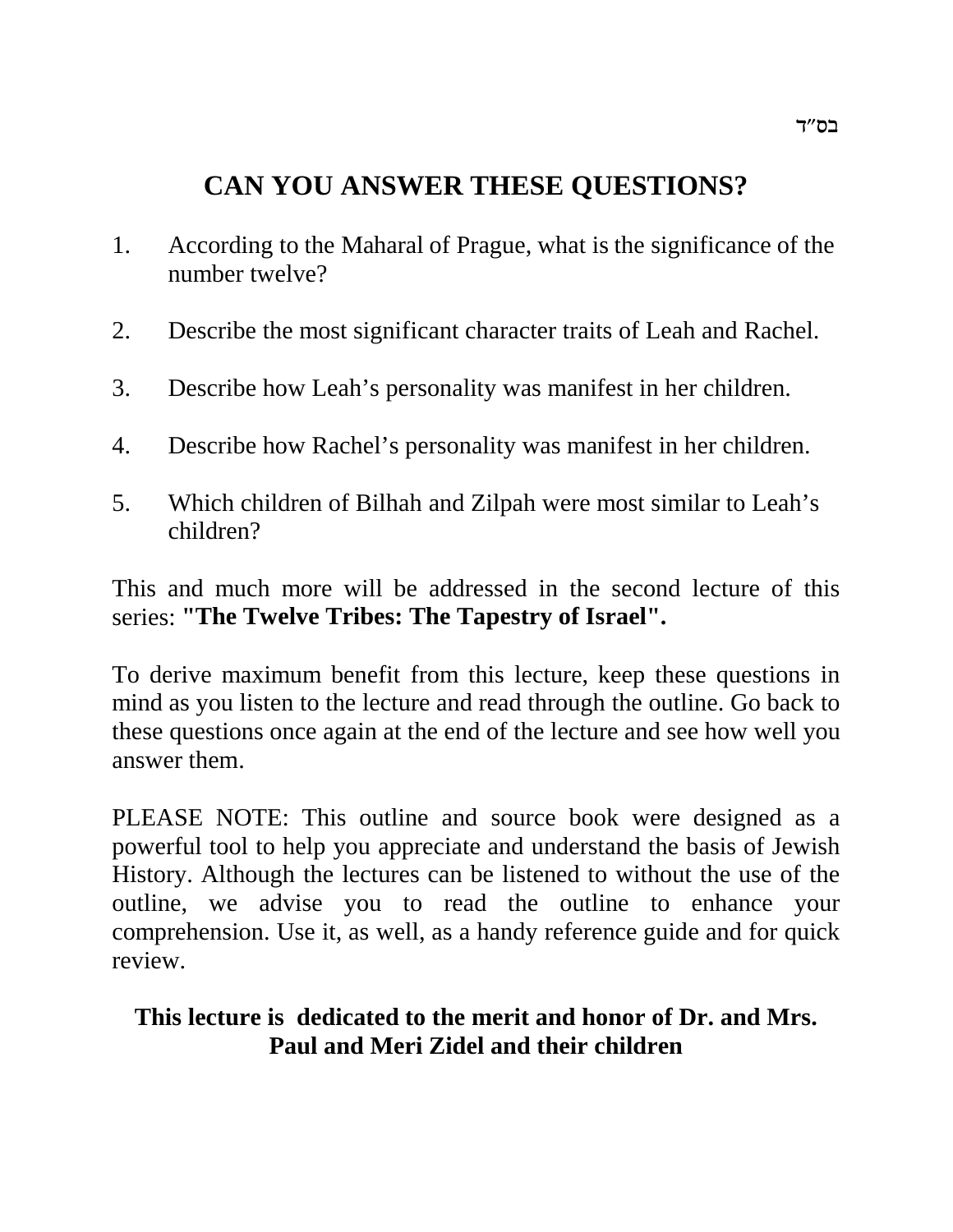#### THE EPIC OF THE ETERNAL PEOPLE Presented by Rabbi Shmuel Irons

#### Series XIV Lecture #2

#### THE TWELVE TRIBES: THE TAPESTRY OF ISRAEL

#### $\mathbf{I}$ . The Twelve Tribes

 $A_{\cdot}$ 

התחיל [בלעם] אומר מי יכול ליגע בבני אדם אלו מכירין את אבותיהם ואת משפחותיהם שנאמר (במדבר כ"ד) שוכן לשבטיו מיכן למדנו שהיו הדגלים גדולה וגדר (כבוד) לישראל לכך נאמר איש על דגלו. במדבר רבה פרשה בוד

Bilaam, [referring to the people of Israel,] began to say, "Who can touch such people! They recognize their forefathers and their families," as it says (Numbers 24:2), "[And Balaam lifted up his eyes, and he saw Israel] abiding in his tents according to their tribes; [and the spirit of G-d came upon him]." From here we derive that the [arrangement of the tribes according to their] degalim (standards or ensigns) was a mark of distinction and glory for Israel, as it says (Numbers 2:2), "Every man of the people of Israel shall camp by his own standard." Midrash Bamidbar Rabbah 2:4

**B.** 

איש על דגלו באתת, מלמד שהיו הדגלים בעלי גדולה וכבוד. באותות לא היה צריך לומר אלא איש על דגלו יחנו בני ישראל, ומה ת"ל באתת, אלא בשעה שנפטר יעקב אבינו אמר לבנו ליוסף ושכבתי עם אבתי. חזר על כל שבט וברכן ופקדן, אמר להם: כשתטלו אותי ביראה וכבוד טלו אותי, ולא יגע אדם במטתי לא מן המצרים ולא מבניכם, מפני שיש בהם מי שנשא אשה מבנות כנען, וכה"א וישאו אותו בניו ולא בני בניו. והאך צוה, אמר להם: יהודה יששכר וזבולון יטענו מטתי מן המזרח; ראובן שמעון וגד מן הדרום; מנשה אפרים ובנימין מן המערב; דן ואשר ונפתלי מן הצפון. ויוסף אל יטעון, לפי שהוא מלך ואתם חייבין לחלוק לו כבוד; לוי אל יטעון, לפי שהוא עתיד לטעון את הארון. וכשאמר הב"ה למשה שיעשו ישראל דגלים התחיל משה מיצר, אמר: עכשיו תהא מחלוקת בין השבטים, שאם אומר ליהודה שישרה במזרח או' אי אפשי אלא בדרום וכן כולם, א"ל הב"ה: משה, מה איכפת לך, הם מכירים דירתם, איש על דגלו באתת לבית אבותם, באותות שמסרו להם אבותם. מדרש ילמדנו ילקוט תלמוד תורה - פרשת במדבר ד״ה איש על דגלו

Every man of the people of Israel shall camp by his own standard, with the ensign of their **father's house ... (Numbers 2:2):** This teaches us that the [arrangement of the tribes according to their] *degalim* (standards or ensigns) was a mark of distinction and glory for Israel. It only had to write, "Every man of the people of Israel shall camp by his own standard." Why was it necessary to write, "with the ensign [of the father's house]"? [The answer is] that when our forefather Yaakov was ready to depart from this world, he said to his son Yosef, "I [am about to] lie with my fathers," he proceeded to bless and charge every tribe. He said to them, "When you carry me, you shall do so with reverence and honor. No man shall touch my bed (coffin), neither an Egyptian nor shall any one of your children, for there are those among them that have married Canaanite women." Similarly does it say (Gen. 50:13), "For his sons carried him to the land of Canaan," but not his grandsons. And how did he command them? He said to them, "Yehudah,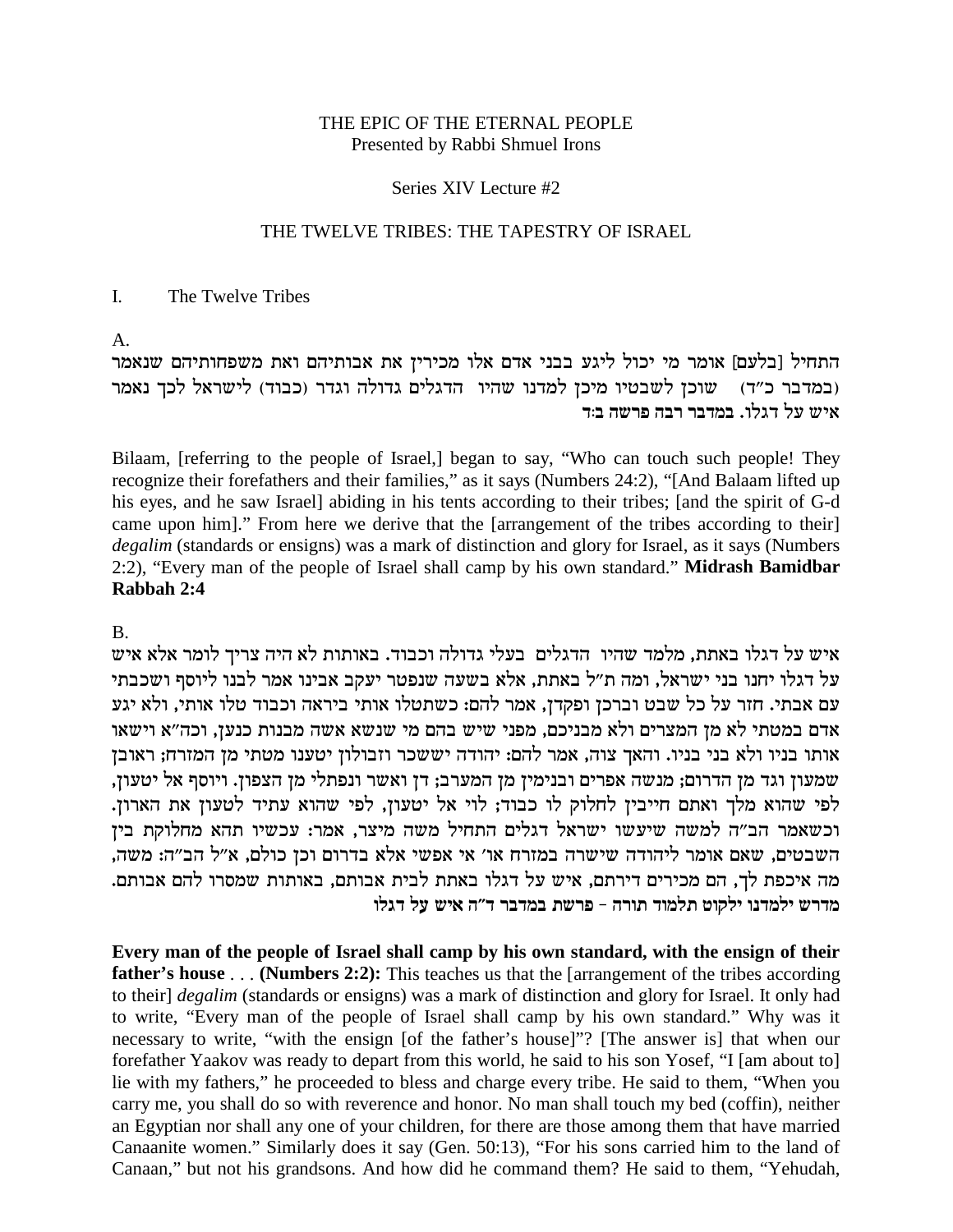Yissachar, and Zevulon shall carry my bed on the east side. Reuven, Shimon, and Gad shall be on the south side. Menashe, Ephraim, and Binyamin shall be from the west side and Dan, Asher and Naphtali shall be on the north side. Yosef shall not carry, as he is the king and you are required to pay him respect. Levi shall not carry as he is destined to carry the Aron (the Holy Ark containing the Ten Commandments). When the Holy One, blessed be He, told Moshe that Israel shall divide themselves into *degalim*, Moshe began to become distressed. He said, "Now there will be a dissension between the tribes. For if I tell Yehudah to be on the east, he'll say that he only wants to be on the south. And there will be a similar reaction with all of them. The Holy One, blessed be He, said to Moshe, "What are you worrying about? They recognize where their homestead should be, [as it says (Numbers 2:2),] 'Every man of the people of Israel shall camp by his own standard, with the ensign of their father's house,' the ensigns [or signs] which [their forefathers] handed down to them, [i.e. their positions when carrying Yaakov]." **Midrash Yilamdeinu, Yalkut Talmud Torah, Parshas Bamidbar**

C.

כל הניסים שעשה הקדוש ברוך הוא לישראל ועתיד לעשות להם בזכות השבטים אף בית המקדש עתיד להיבנות בזכות השבטים שנאמר ירושלים הבנויה (תהלים קכ"ב ג') מה כתב אחריו ששם עלו שבטים (תהלים קכ״ב:ד) וכן כל מה שברא הקדוש ברוך הוא בזכות השבטים ברא, אתה מוצא שנים עשר חודש בשנה שנים עשר מזלות ברקיע שתים עשרה שעות ליום ושתים עשרה שעות לילה, אמר הקדוש ברוך הוא אפילו העליונים והתחתונים לא בראתי אלא בזכות השבטים שכך כתב את כל לה ידי עשתה (ישעיה ס"ו ב') בזכות כל אלה שבטי ישראל שנים עשר (בראשית מ"ט כ"ח) (לכך .<br>שנים עשר מזלות, שתים עשרה שעות), לכך כיון שבא אליהו לקרב את ישראל תחת כנפי השכינה נטל שתים עשרה אבנים למספר השבטים ובנה אותן מזבח מניין ממה שהשלים בנביא ויקח אליהו שתים עשרה אבנים למספר שבטי בני יעקב. (מלכים א יח:לא) פסיקתא רבתי פרשה ד

All of the miracles that the Holy One, blessed be He, made for Israel and is destined to make on their behalf is through the merit of the tribes. Even the *Bais HaMikdash* (the Temple) which is destined to be built will be built through the merit of the tribes, as it says (Psalms 123:3), "Jerusalem which is [being] built." And what is written after that? (Ibid. 123:4) "There the tribes go up, the tribes of the L-rd, as was decreed for Israel, to give thanks to the name of the L-rd." Similarly, all that the Holy One, blessed be He, created was created through the merit of the tribes. You find that there are twelve months in a year, twelve constellations [of the Zodiac] in the sky, twelve hours in the day and twelve hours at night. The Holy One, blessed be He, said, "Even the [worlds] which are above and below were only created through the merit of the tribes," as it is written (Isaiah 66:2), "For all those (*eileh*) things has My hand made . . . ," through the merit of (Genesis 49:28), "All these (*eileh*) are the twelve tribes of Israel . . ." For that reason, when Eliyahu came to bring Israel under the wings the Shechina, he took twelve stones corresponding to the number of tribes and he built an altar. We know this from the verse (Kings I 18:31-31), "And Elijah took twelve stones, according to the number of the tribes of the sons of Jacob, to whom the word of the L-rd came, saying, Israel shall be your name; And with the stones he built an altar in the name of the L-rd . . ."

D.

מהו איומה כנדגלות, אתה מוצא י"ב מזלות יש ברקיע כשם שאין השמים יכולין לעמוד חוץ מי"ב , מזלות כך אין העולם יכול לעמוד חוץ מי"ב שבטים, שנא' (ירמיה לא) אם ימושו החוקים וגו' ציומה כנדגלות אין דגלים אלא צבאות שנאמר (במדבר ב) | דגל מחנה וצבאו ופקודיהם. | שמות רבה **e:eh dyxt**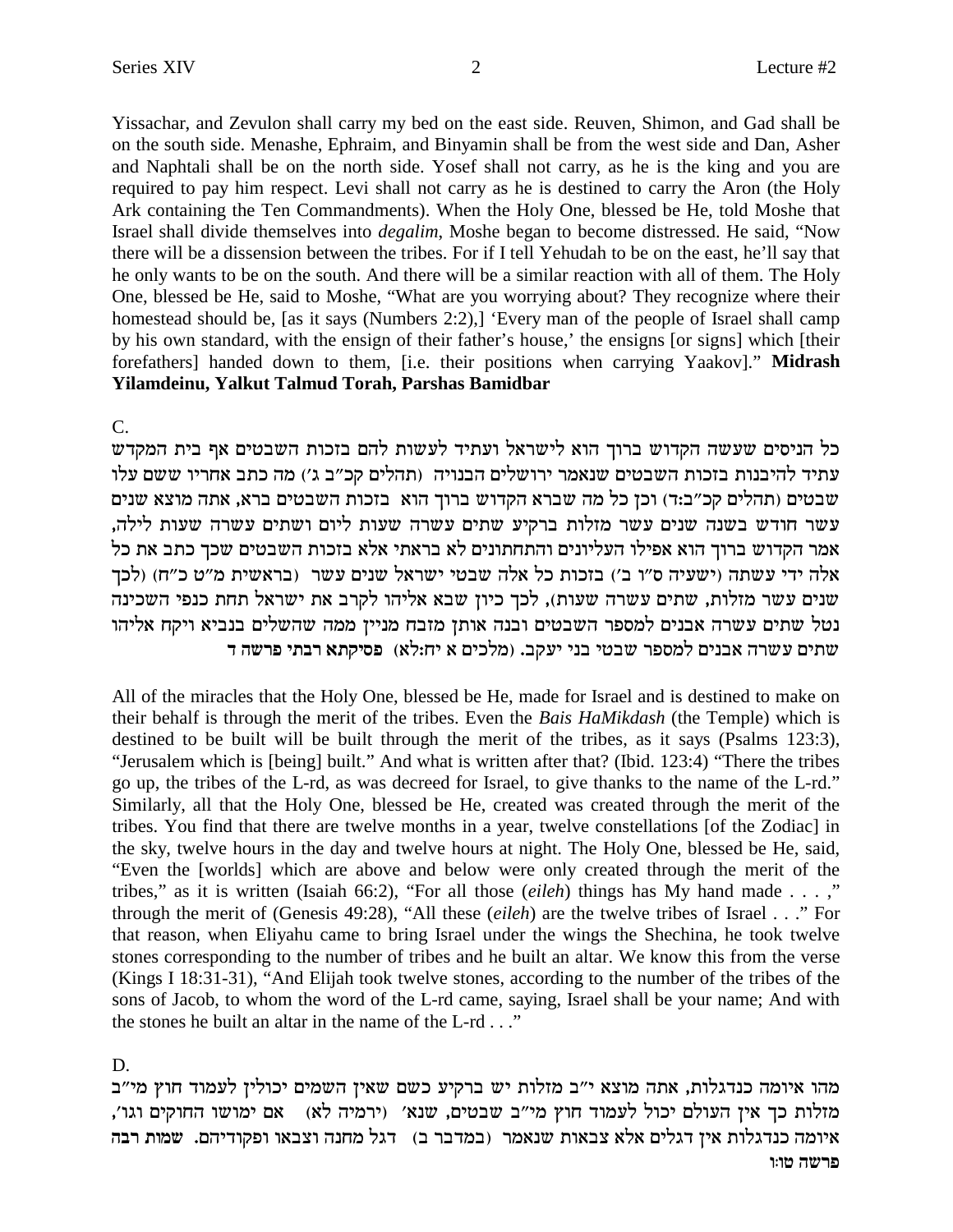**[You are beautiful, O my love, as Tirzah, comely as Jerusalem,] awesome as an army with banners (***kinidgalos***). (Song of Songs 6:4):** You find that there are twelve constellations of the Zodiac in the sky. Just as the heavens cannot exist without the twelve constellations, so too the world cannot exist without the twelve tribes, as it says (Jeremiah 31:35), "If those ordinances depart from before Me, says the L-rd, then the seed of Israel also shall cease from being a nation before Me for ever." "Awesome as an army with banners (*kinidgalos*)," (Song of Songs 6:4) The term, "*kinidgalos*," refers to armies, as it says (Numbers 2:3-4), ". . . the standard of the camp . . . And his army, and those who were counted of them . . ."**Midrash Rabbah Parshah 15:6**

## E.

י כי כאשר היה ראוי לשורש האמת שיהיה אחד, וזה כי השורש אחד ומן האחד שהוא יעקב יצאו י"ב שבטים, ונקראו שבטים כי השבט הוא ענף וחלק האילן, כן אלו י"ב כל אחד חלק הכלל. והיה מספר שלהם י״ב, מפני שכל דבר אחד נעשים ממנו י״ב גבולים מחולקים כל אחד בפני עצמו, ואלו הן גבול מזרחית רומית גבול מזרחית תחתית, גבול צפונית רומית גבול צפונית תחתית, גבול דרומית רומית גבול דרומית תחתית, גבול מערבית רומית גבול מערבית תחתית, גבול מזרחית צפונית גבול צפונית מערבית, גבול מערבית דרומית גבול דרומית מזרחית. אלו י"ב גבולין אלכסונים נעשים מדבר אחד, וכנגדם היו בניו של יעקב י"ב, כי יעקב שהוא אחד נעשים ממנו י"ב גבולין מחולקין **bi wxt myd zxeab xtq ,b`xtn l"xdn** .mihay a"i e`vi awri ici lr jkl

It was befitting that the root (foundation) of truth should be a single entity. And through that single root, which was Yaakov, twelve tribes (*shevatim*) emerged. They are called *shevatim* (or staffs) for a staff [was originally] a branch and part of a tree. So too are each one of the twelve a portion of the whole. Their number is twelve for any single [three dimensional] entity has twelve distinct borders or edges, each one separate from the other. They consist of the upper eastern edge and the lower eastern edge, the upper northern edge and the lower northern edge, the upper southern edge and the lower southern edge, the upper western edge and the lower western edge, the vertical northeastern edge, the vertical northwestern edge, the vertical southwestern edge and vertical southeastern edge. These twelve edges are made up of one single entity. Corresponding to them are the twelve sons of Yaakov, for from Yaakov, who was a single entity, there became twelve distinct borders or edges. That is the reason that twelve tribes came out from Yaakov. **Maharal of Prague, Sefer Gevuras Hashem Chapter 13**

## II. Leah and Rachel

A.

ראויה היתה בכורה לצאת מרחל, דכתיב: (בראשית ל"ז) אלה תולדות יעקב יוסף, אלא שקדמתה לאה ברחמים, ומתוך צניעות שהיתה בה ברחל החזירה הקב"ה לה. מאי קדמתה לאה ברחמים? דכתיב: (בראשית כ"ט) ועיני לאה רכות, מאי רכות . . . שהיתה שומעת על פרשת דרכים בני אדם שהיו אומרים: שני בנים יש לה לרבקה, שתי בנות יש לו ללבן, גדולה לגדול וקטנה לקטן, והיתה יושבת על פרשת דרכים ומשאלת: גדול מה מעשיו? איש רע הוא מלסטם בריות, קטן מה מעשיו? . <u>ב"א מית כ"ח) איש תם יושב אוהלים, והיתה בוכה עד שנשרו ריסי עיניה. ב"ב קכג</u>"

The birthright, should have emanated from Rachel, as it is written (Genesis 37:2), "These are the generations of Jacob, Joseph," but Leah anticipated [her with her prayers for] mercy. On account, [however], of the modesty, which was characteristic of Rachel, the Holy One, blessed be He, restored it to her. What [was it that caused] Leah to anticipate her with [her supplications for] mercy? It is written (Genesis 29:17), "And the eyes of Leah were weak." What [is meant by]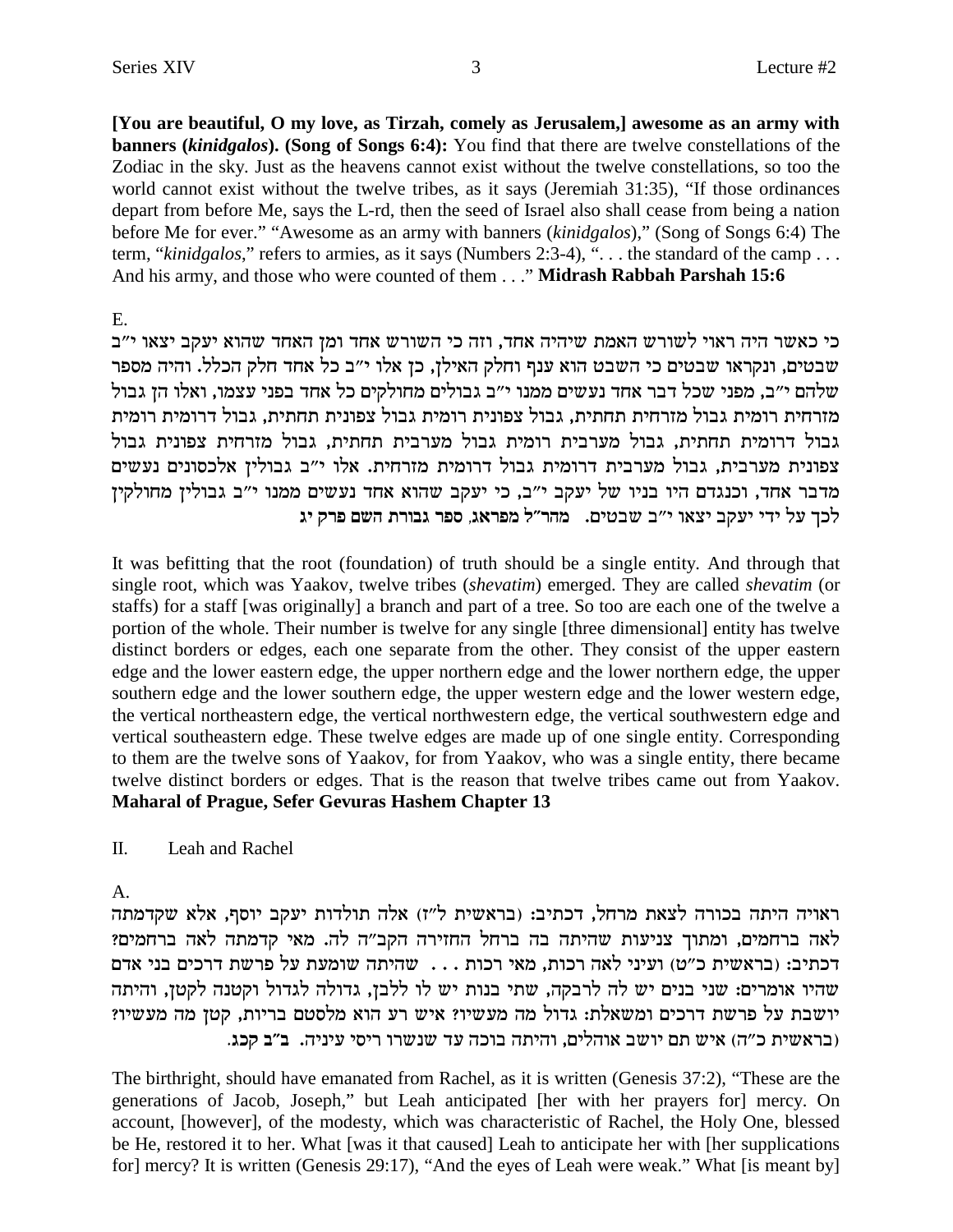weak (rakkos)? At the crossroads she heard people saying: Rivka has two sons, [and] Laban has two daughters; the elder [daughter should be married] to the elder [son] and the younger [daughter should be married] to the younger [son]. And she sat at the crossroads and inquired, "How does the elder one conduct himself?" And the answer came that [he was] a wicked man, a highway robber. "How does the younger man conduct himself?" "A quiet man dwelling in tents" And she wept until her eyelashes dropped. Bava Basra 123a

**B.** 

כל הלילה היה משמש עמה סבור שהיא רחל כיון שעמד בבוקר והנה היא לאה אמר לה ברתיה דרמאה למה רמית אותי אמרה לו ואת לא רמית באביך כשהיה אומר לך האתה זה בני עשו והיית אומר אנכי עשו בכורך (בראשית כז יט) ואת אומר למה רימיתני אביך לא אמר בא אחיך במרמה ויקח ברכתך (שם שם לה) ומתוך הדברים הללו שהוכיחה אותו התחיל שונאה אמר הקב"ה אין רפואתה של זו אלא אם יהיה לה בנים הריני נותן לה בנים ובעלה נכפף לה לפיכך וירא ד׳ כי שנואה לאה. מדרש אגדת בראשית פרק מט

The entire night [Yaakov] had relations with [Leah] and thought that she was Rachel, when he got up in the morning he suddenly realized that she was Leah. He told her, "O daughter of the deceitful one, why did you deceive me?" She replied, "Didn't you deceive your father when he asked you, 'Are you my son Esau?' and you said, 'I am Esau your first born.' (Genesis 27:19) And now you say, 'Why did your father deceive me?' Didn't [your father] say, 'Your brother came with cunning and took away your blessing.' (ibid. 35)" As a result of her rebuking him, he began to hate her. The Holy One, blessed be He, said, "Her only remedy is if she has children. I am going to give her children and her husband will bend down to her." This is what is meant by the verse, "the L-rd saw that Leah was hated." Midrash Agadas Bereishis Chapter 49

וילך ראובן בימי קציר חטים וימצא דודאים בשדה ויבא אתם אל לאה אמו ותאמר רחל אל  $(1)$ לְאָה תִּנִי נַא לִי מִדוּדָאֵי בַּנָךְ: 「וַתֹּאמַר לַה הַמִעַט קַחִתְּךְ אֶת אִישִׁי וְלַקַחַת גַּם אֶת דּוּדָאֵי בְּנִי וַתֹּאמֶר רַחָל לְבֵן יִשְׁכַּב עִמְּךְ הַלַּיְלָה תַּחַת דּוּדָאֵי בְנֵךְ: וַיָּבֹא יַעֲקֹב מִן הַשָּׂדֶה בָּעֶרֶב וַתֵּצֵא לֵאָה לִקְרָאתו וַתֹּאמֵר אֵלַי תָבוֹא כִּי שָׂכֹר שְׂכַרְתִּיךְ בְּדוּדָאֵי בְּנִי וַיִּשְׁכָּב עִמְה בַּלַּיְלָה הוּא: וַיִּשְׁמַע אֱ–לֹהִים אֶל לָאָה וַתַּהַר וַתֵּלִֵד לִיַעֲקֹב בֵּן חֲמִישִׂי: וַתֹּאמֶר לָאָה נַתַן אֵ–לֹהִים שְׂכָרִי אֲשֶׁר נַתַתִּי שִׁפְחַתִי לְאִישִׁי וַתְקְרָא שִׁמֹו יַשַּׂשֹׁכָר: בראשית ליד-יה

And Reuben went in the days of wheat harvest, and found mandrakes in the field, and brought them to his mother Leah. Then Rachel said to Leah, Give me, I beg you, of your son's mandrakes. And she said to her, Is it a small matter that you have taken my husband? and would you take away my son's mandrakes also? And Rachel said, Therefore he shall lie with you tonight for your son's mandrakes. And Jacob came from the field in the evening, and Leah went out to meet him, and said, You must come in to me; for I have hired you with my son's mandrakes. And he lay with her that night. And G-d listened to Leah, and she conceived, and bore Jacob the fifth son. And Leah said, G-d has given me my hire, because I have given my maid to my husband; and she called his name Issachar. Genesis 14-18

ותצא דינה בת לאה , ולא בת יעקב היא, תלאה הכתוב באמה, מה לאה יוצאנית אף זו  $(2)$ יוצאנית, ומנין דכתיב ותצא לאה לקראתו (בראשית ל׳) מדרש תנחומא (ורשא) פרשת וישלח סימן ז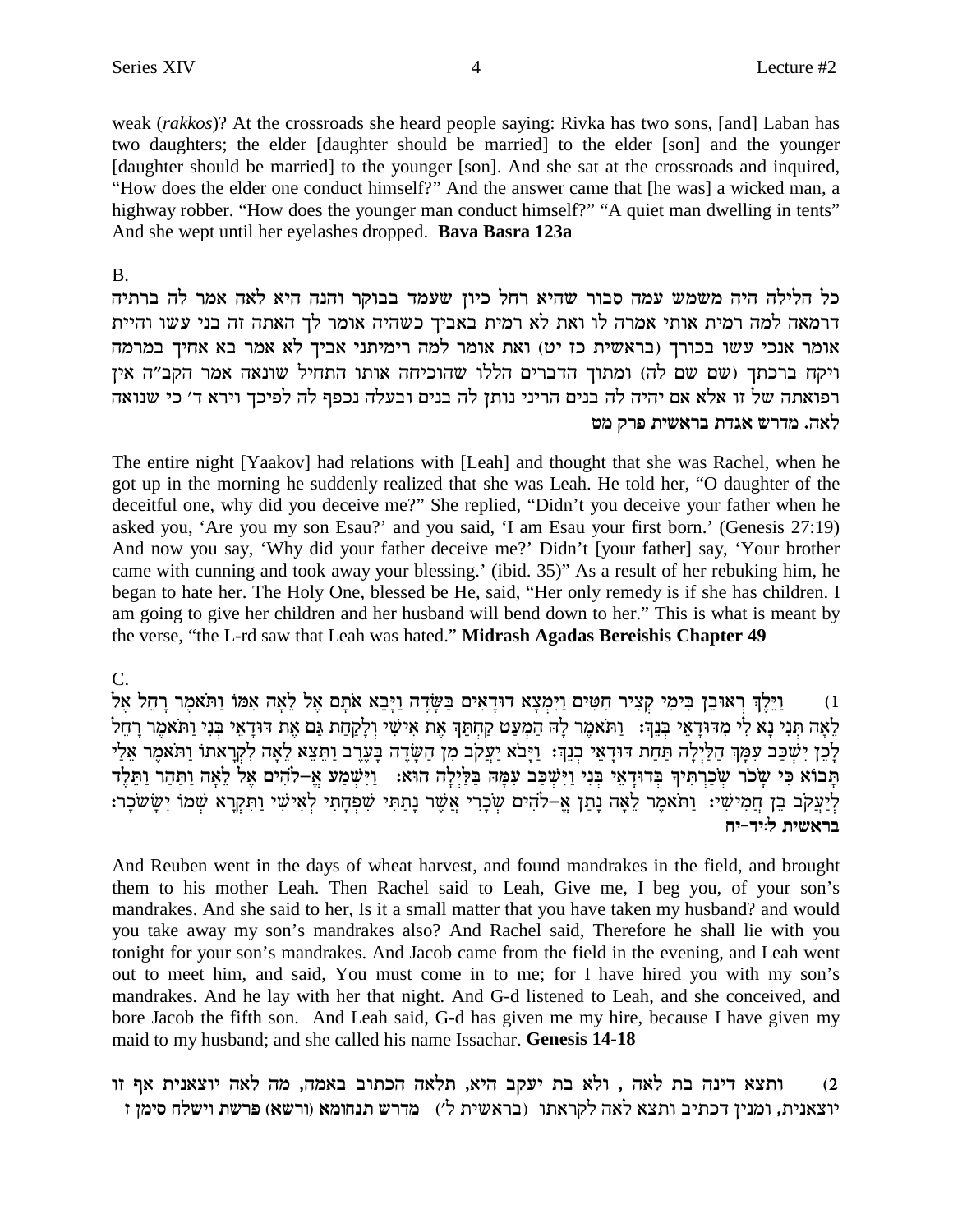**Dina, the daughter of Leah, went out. (Gen. 34:1):** Wasn't she the daughter of Yaakov? Scripture attributes [her actions] to her mother. Just as Leah was one who [showed immodesty and] went out so too was she someone who went out. How do we know this about Leah? For it is written (Gen. 30:16), "And Leah went out."**Midrash Tanchuma Vayishlach 7**

#### D.

ומאי צניעות היתה בה ברחל? דכתיב: (בראשית כ"ט) ויגד יעקב לרחל כי אחי אביה הוא וכי בן רבקה הוא, והלא בן אחות אביה הוא אלא, אמר לה: מינסבת לי? אמרה ליה: אין, מיהו אבא רמאה הוא ולא יכלת ליה. אמר לה: מאי רמאותיה? אמרה ליה: אית לי אחתא דקשישא מינאי, ולא מנסבא לי 'מקמה. אמר לה: אחיו אני ברמאות. [א"ל:] ומי שרי להו לצדיקי לסגויי ברמאותא? אין, (שמואל ב כ״ב) עם נבר תתבר ועם עקש תתפל. מסר לה סימנין. כי קא מעיילי לה ללאה, סברה: השתא מיכספא אחתאי, מסרתינהו ניהלה. והיינו דכתיב: (בראשית כ"ט) ויהי בבקר והנה היא לאה, מכלל דעד השתא לאו לאה היא אלא, מתוך סימנים שמסר לה יעקב לרחל ומסרתה ללאה, לא הוה ידע לה עד **.bkw `xza `aa** .`zry `idd

Wherein did Rachel's modesty lie? It is written, "And Jacob told Rachel that he was her father's brother and that he was Rebecca's son." (Gen. 29:12) Was he not the son of her father's sister? But he said to her, "**[**Will] you marry me?"**[**And] she replied to him, "Yes, but father is a sharp person, and you will not he able [to hold your own against] him." "Wherein," he asked her, "does his sharp dealing lie?" "I have," she said, "a sister who is older than I, and he will not allow me to be married before her." "I am his brother**,**" he said to her, "in sharp dealing." "But," she said to him, "may the righteous indulge in sharp dealing?" "Yes," [he replied]. "With the pure," [Scripture says], "Thou dost show thyself pure, and with the crooked Thou dost show thyself subtle." (Samuel II 22:27) **[**Thereupon] he entrusted her [with a certain] code. While Leah was being led into [the bridal chamber] she thought, "my sister will now be disgraced,"**[**and so] she entrusted her [with] this very [code]. And this accounts for the Scriptural text, "And it came to pass in the morning that, behold, it was Leah," (Gen. 29:25) which seems to imply that until then she was not Leah! But, [this is the explanation]: On account of the special code which Jacob had entrusted to Rachel who had entrusted them to Leah, he knew not [who] she [was] until that moment. **Bava Basra 123a**

E.

איוב ל"ו) לא יגרע מצדיק עיניו, בשכר צניעות שהיתה בה ברחל ־ זכתה ויצא ממנה שאול, ובשכר (איום ה צניעות שהיה בו בשאול <sup>ב</sup> זכה ויצאת ממנו אסתר. . . . ומה צניעות היתה בשאול <sup>ב</sup> דכתיב (שמואל : **a'** י') ואת דבר המלוכה לא הגיד לו אשר אמר שמואל ־ זכה ויצאת ממנו אסתר. מגילה יג

He withdraweth not His eyes from the righteous. (Job 36:7) In reward for the modesty displayed by Rachel, she was granted to number among her descendants Saul; and in reward for the modesty displayed by Saul, he was granted to number among his descendants Esther. . . . Therefore she was rewarded by having Saul among her descendants. What modesty did Saul display? As it is written, But concerning the matter of the kingdom whereof Samuel spoke he told him not. (Samuel I 10:16) He was therefore rewarded by having Esther among his descendants. **Megilah 13b**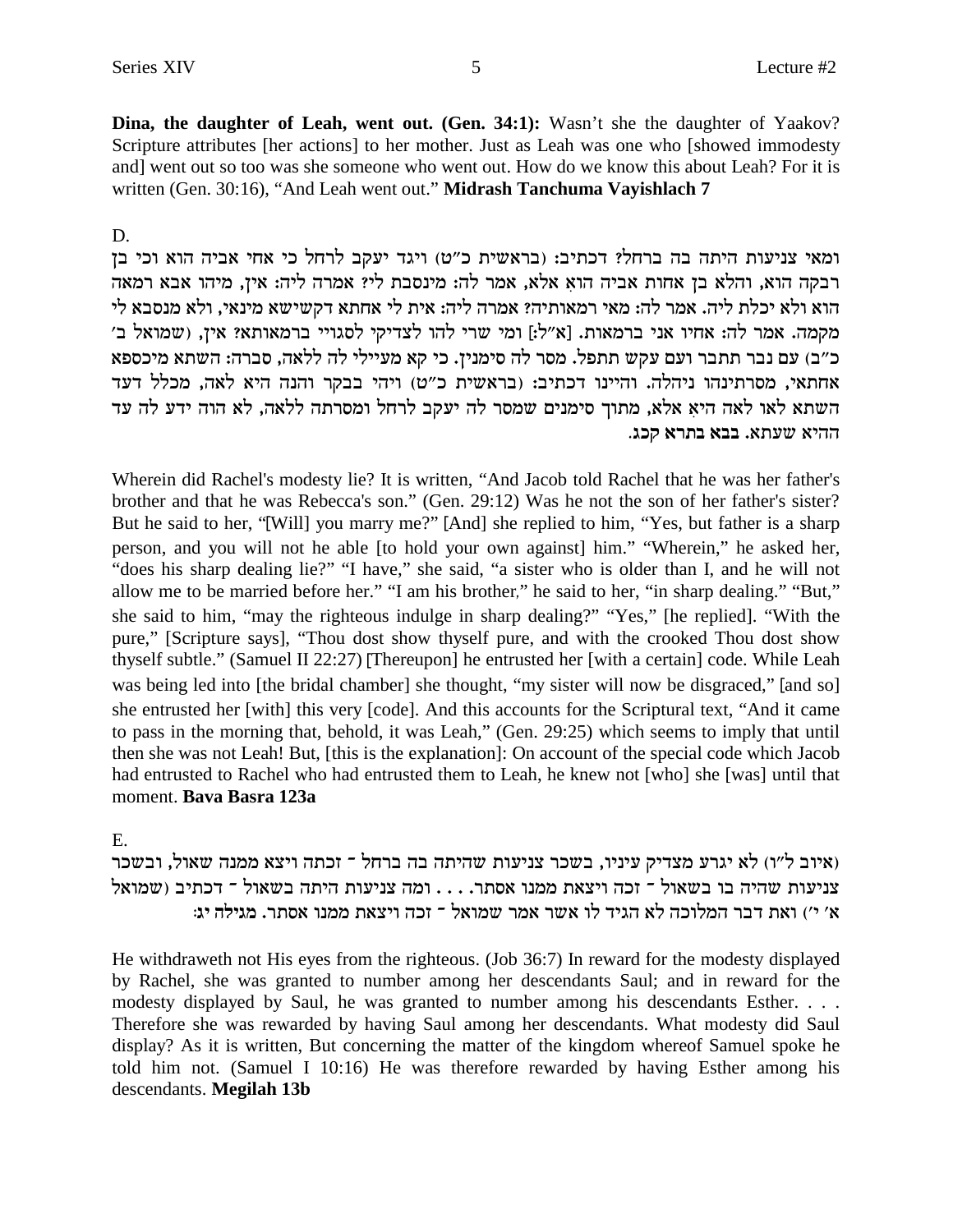$F_{\cdot}$ 

א״ר יהודה גדולה שתיקה שבזכות שתיקתה של רחל זכתה והעמידה שני שבטים בישראל אפרים ומנשה יתר על השבטים ולמה שתקה אמר רשב״י אמרה אם משלחת אני ומודעת ליעקב שאבא נותן לאחותי מה שהוא משלח לי אינו נוטל אותי ואבא אין משיאני לו ואני מתרחקת מן הגוף הצדיק הזה אמר לה הקב"ה את שתקת חייך בזכות אותה שתיקה זוכרך אני שנאמר ויזכור א-להים את רחל: מדרש תנחומא פרשת ויצא פרק ו

Rabbi Yehudah said: Great is [the merit of] silence because it was through the merit of silence that Rachel merited to establish two tribes of Israel, Ephraim and Menashe, which were in addition to the other tribes. Why was she silent? Rabbi Shimon bar Yochai said: Rachel said [to herself,] "If I send to Yaakov and inform him that my father is giving my sister that which he is sending me, [Yaakkov] will not take me and my father will not marry me off to him and ultimately I will be distanced from the body of that *tzaddik* (righteous person)." The Holy One, blessed be He, said to her: [Because you were silent,] by your life, through the merit of that silence, I will remember you, as it says (Genesis 30:22), "And G-d remembered Rachel, [and G-d listened to her, and opened her womb]." Midrash Tanchuma Parshas Vayeitzei 6

#### $G<sub>1</sub>$

ויש לך להבין עוד כי כשם שהיו שני בנים ליצחק האחד נולד בכור ועם כל זה היה השני שאחריו נטל הבכורה כך היה ליעקב ראובן נולד בכור ונתנה הבכורה ליוסף לכך אף שזכתה לאה שיצא ממנה ראובן שהוא נולד בכור ונתנה הבכורה ליוסף וזהו מצד מדריגת הצניעות שהיה ברחל כי המדריגה הנסתרת שהיא הצניעות אי אפשר שיצא קודם אל הגלוי כי הבכור שנולד ראשון הוא יוצא קודם אל הגלוי ודבר זה אינו מצד הצניעות כי הצניעות הוא נסתר ולכך יעקב שמדריגתו עליון ונסתר לא נולד ראשון וכן יוסף שנולד מרחל והיה ברכתו בשביל זה בנסתר שאין העין שולט בו, לא נולד בכור רק אחר כך נתנה הבכורה ליוסף, וזה שאמרו בשביל צניעות וכו' ואי אפשר לפרש יותר. . . . ובמדרש אמרו ביד בניה של רחל כי גם ביד בנימין נופלים והוא שנאמר אם לא יסחבום צעירי הצאן ותרגם יונתן זוטר דאחוה וראיה למדרש זה כי עמלק נפל ביד שאול שהוא מבנימין, אבל בעלי התלמוד לא אמרו רק ביד יוסף כי ביד שאול [לא] היה נופל מאחר שהחיה את אגג. וטעם המדרש כמו שאמרנו למעלה מכח צניעות שהיה ברחל וכו׳ והוא הפך עשו שנתברך בכח הנגלה ולכך נולד ראשון ואלו הצניעו' כח הנסתר ולכך ביד בניה של רחל דוקא ויש להבין זה: חדושי אגדות למהר״ל מפראג מס׳ בבא בתרא קכג

In addition, you should understand that just as Yitzchak had two children, one who was born first, but whose birthright was taken over by his brother, so too with Yaakov. Reuven was the first born but yet the privileges of being the first born were given over to Yosef. Therefore, even though Leah merited to have sired Reuven, the first born child of Yaakov, the birthright was given to Yosef. This was as a result of the special quality of modesty which Rachel possessed. This is because it is impossible for the hidden spiritual level, which is modesty, to immediately come out in the open, for the *bechor*, who is the first born child, precedes to come out in the open [for all to behold]. This is not a phenomenon which is an outgrowth of modesty, for [the hallmark of] modesty (tznius) is to remain hidden. That is why Yaakov, whose special spiritual quality was to be exalted and hidden, was not born first. The same thing occurred to Yosef, who was born from Rachel. Because of this, [Yosef's] blessing was that he was to remain [in a sense] hidden, i.e. that the eye shall have no power over him. [Although,] he wasn't born the first, [nonetheless,] afterwards the birthright was given to Yosef. This is the meaning of the *gemora* (Bava Basra 123a), "On account of the modesty, which was characteristic of Rachel, the Holy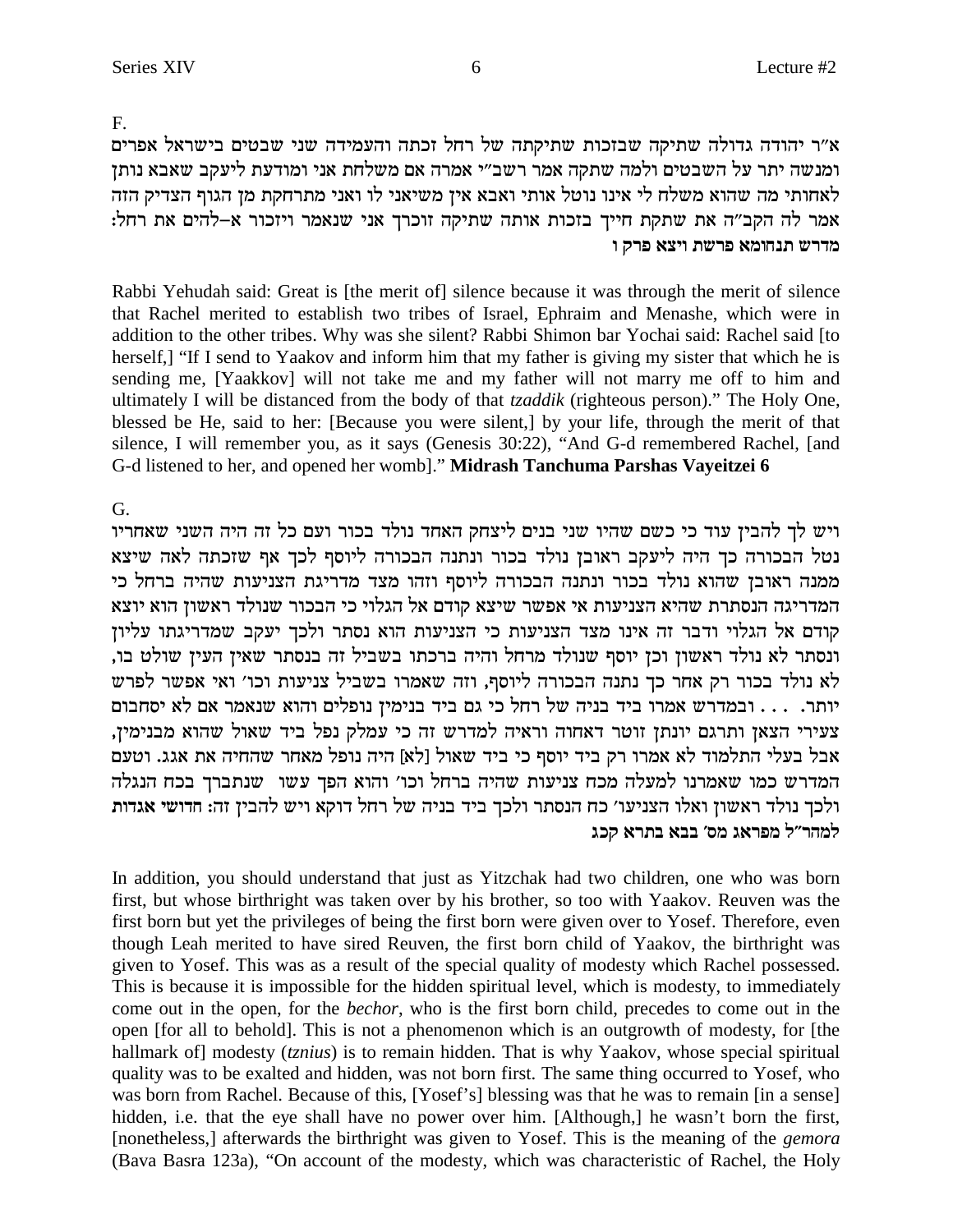One, blessed he He, restored [the birthright] to her." It is impossible to explain this any further. . . . In the Midrash it states that [Esau's seed would be delivered only] into the hands of Rachel's descendants, for also through Binyamin (i.e. through Shaul, Mordechai and Esther) will they fall. This is the meaning of the verse (Jeremiah 49:20), "[Therefore hear the counsel of the L-rd, that He has taken against Edom; and hHs intentions, that He intends against the inhabitants of Teman;] Surely the least of the flock shall drag them away; . . ." Yonason translates this to mean, "the youngest of the brothers." The proof to this Midrash is the fact that Amalek fell through Shaul, who is a descendant of Binyamin. The authors of the Talmud only mention [Esau's] falling through the descendants of Yosef, because through Shaul they did not [completely] fall, as he spared Agag. The explanation of the Midrash is as we stated above, "On account of the modesty, which was characteristic of Rachel." This is the opposite of Esau who was blessed with the power of that which is revealed. That is why he was born first. Whereas modesty is the power of that which is hidden. That is why [Esau will] only [be delivered] through the hand of the descendants of Rachel. It is important to understand this. **Maharal of Prague, Chidushei Agados, Bava Basra 123**

H.

ומפני כי היתה לאה ראויה לעשו היתה בעלת דאגה, ואף כי לאה לא ידעה דבר זה מ"מ מזל שלה ידע זה ומזלה היה בוכה, ולכך היה עיני לאה ג"כ רכות והיתה מבקשת רחמים שיתן הש"י לה זיוג הגון, ולפיכך מצד הרחמים הגיע לאה אל זה שנתן לה הבכורה, ובשביל הצניעות שהיתה ברחל, שמעלת הצניעות שהזרע בא ממקום פנימי נסתר קדוש ולפיכך ראויה היתה רחל לבכור שהבכור יש לו מעלת הזרע שהוא קודש. ותבין כי רחל שהיתה צנועה זכתה לבכור יוסף והוא נתברך עלי עין שאין העין שולט, גם נתברך בברכת וידגו לרוב בקרב הארץ מה דגים שבים אין העין שולט בם אף זרעו של יוסף אין העין שולט בם, וכל זה בשכר צניעות שהיה ברחל, ודברים אלו מופלגים ועמוקים **` wxt zeripvd aizp mler zeaizp b`xtn l"xdn** :ce`n dnkga

Because Leah was suitable to become Esau's wife, she was very anxious. Even though she didn't know this [on a conscious level, she only had a premonition], her *mazal* [guardian angel] was aware of this and her *mazal* was crying. That is why Leah's eyes were also weak. She would plead for Divine compassion that the Holy One would grant her a proper match. Therefore, because of Divine compassion, she was granted the first born son. But because of the modesty which Rachel possessed, as the quality of modesty produces seed that come from an inner and hidden holy spiritual source. Therefore Rachel was worthy of siring a first born, as the first born has the special quality of holiness. You should understand that Rachel, who was modest, merited to have Yosef become the *bechor*. He was blessed with the blessing, *alei ayin* (literally on the eye or fountain), which meant that the evil eye had not power over him. He was also blessed with the blessing, *viyidgu larov bikerev ha'aretz* (literally - may they multiply like fish in the midst of the land), which implies that just as the eye has no power over the fish, so too will it have no power over the descendants of Yosef. All of this was a reward for the modesty of Rachel. These things are difficult to understand and extremely profound. **Maharal of Prague, Nesivos Olam, Nesiv Hatzinius Chapter 1**

## III. Reuven

A.

וַיַּרְא ד׳ כִּי שְׂנוּאָה לֵאָה וַיִּפְתַּח אֶת רַחְמַהּ וְרַחֵל עֲקַרָה: ) וַתַּהַר לֵאָה וַתֵּלֶד בֵּן וַתִּקְרַא שִׁמוֹ רְאוּבֶן כִּי אָמְרָה כִּי רָאָה ד<sup>ַ,</sup> בִּעָנִיִי כִּי עַתָּה יֵאֱהָבַנִי אִישִׁי. בראשית כטולא-לב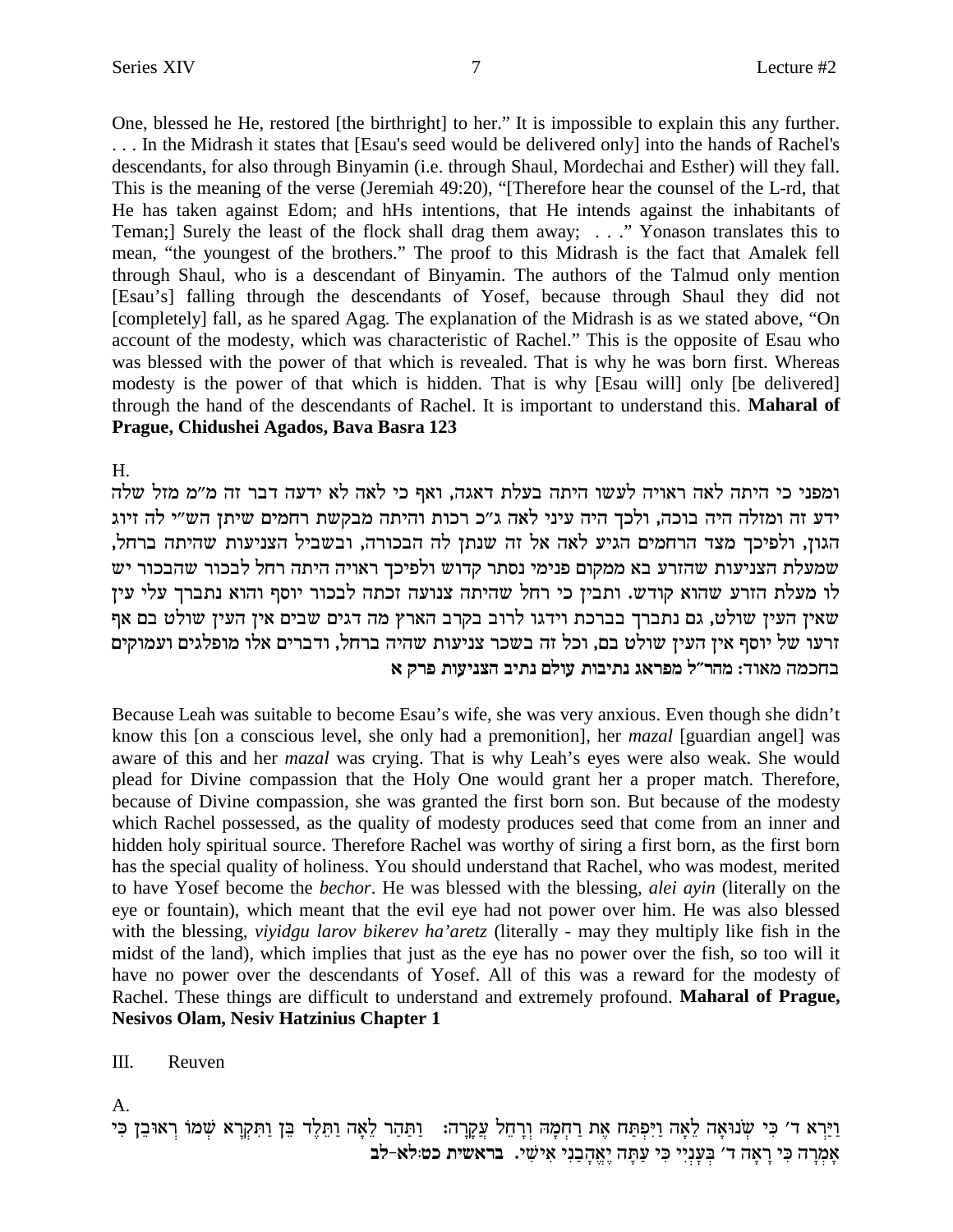And when the L-rd saw that Leah was hated, He opened her womb; but Rachel was barren. And Leah conceived, and bore a son, and she called his name Reuben; for she said, Surely the L-rd has looked upon my affliction; now therefore my husband will love me. **Genesis 29:31-32**

#### B.

ראובן אמר רבי אלעזר: אמרה לאה: ראו מה בין בני לבן חמי דאילו בן חמי, אף על גב דמדעתיה זבניה לבכירותיה, דכתיב (בראשית כ"ה) וימכר את בכרתו ליעקב, חזו מה כתיב ביה: (בראשית כ"ז) וישטם עשו את יעקב, וכתיב: (בראשית כ"ז) ויאמר הכי קרא שמו יעקב ויעקבני זה פעמים וגו׳. ואילו בני, אף על גב דעל כרחיה שקליה יוסף לבכירותיה מניה, דכתיב: (דברי הימים א׳ ה׳) ובחללו יצועי אביו נתנה בכרתו לבני יוסף, אפילו הכי לא אקנא ביה, דכתיב: (בראשית ל"ז) וישמע **ראובן ויצלהו מידם. ברכות ז**:

Reuben. [What is the meaning of "Reuben"?] R. Eleazar said: Leah said: See the difference between my son and the son of my father-in-law. The son of my father-in-law voluntarily sold his birthright, for it is written: And he sold his birthright unto Jacob. And, nonetheless, behold, it is written of him (Gen. 27:41), "And Esau hated Jacob," and it is also written: "And he said, is not he rightly named Jacob? for he hath supplanted me these two times." (Ibid. 36) My son, however, although Joseph took his birthright from him against his will as it is written (Ibid. Chronicles I 5:1), "But, for as much as he defiled his father's couch, his birthright was given unto the sons of Joseph,"**-** he was not jealous of him. For it is written (Gen. 37:21), "And Reuben heard it, and delivered him out of their hand."**Berachos 7b**

#### $C_{\cdot}$

וַיִּהִי בִּשְׁכֹּן יִשְׂרָאֵל בַאֲרֵץ הַהִוא וַיֵּלֵךְ רְאוּבֵן וַיִּשְׁכָּב אֵת–בִּלְהָה פִּילֶגֵשׁ אַבְיו וַיִּשְׁמַע יִשְׂרָאֵל ] וַיִּהְיוּ בְנֵי יעקב שנים עשר: בראשית לה:כב

And it came to pass, when Israel lived in that land, that Reuben went and lay with Bilhah his father's concubine; and Israel heard it. Now the sons of Jacob were twelve. **Genesis 35:22**

#### D.

י Mֲ דָאוּבֵן בְּכֹרִי אַתָּה כֹּחִי וְרֵאשִׁית אוֹנִי יֶתֶר שְׂאֵת וְיֶתֶר עָז: פַּחַז כַּמַּיִם אַל תּוֹתַר כִּי עָלִיתָ מִשְׁכְּבֵי .<br>אביך אז חללת יצועי עלה: **בברא**שית מט:ג-ד

Reuben, you are my firstborn, my might, and the beginning of my strength, the excellency of dignity, and the excellency of power; Unstable as water, you shall not excel; because you went up to your father's bed; then defiled you it; he went up to my couch. **Genesis 49:3-4**

אמר רבי שמואל בר נחמני אמר רבי יונתן: כל האומר ראובן חטא אינו אלא טועה, שנאמר  $\,2\,$ בראשית לה) ויהיו בני יעקב שנים עשר מלמד שכולן שקולים כאחת. אלא מה אני מקיים (בראשית) לה) וישכב את בלהה פילגש אביו מלמד שבלבל מצעו של אביו, ומעלה עליו הכתוב כאילו שכב עמה. תניא, רבי שמעון בן אלעזר אומר: מוצל אותו צדיק מאותו עון, ולא בא מעשה זה לידו. אפשר י עתיד זרעו לעמוד על הר עיבל ולומר (דברים כז) ארור שכב עם אשת אביו ויבא חטא זה לידו? אלא מה אני מקיים וישכב את בלהה פילגש אביו עלבון אמו תבע. אמר: אם אחות אמי היתה צרה לאמי, שפחת אחות אמי תהא צרה לאמי? עמד ובלבל את מצעה. אחרים אומרים: שתי מצעות בלבל, אחת של שכינה ואחת של אביו. והיינו דכתיב (בראשית מט) אז חללת יצועי עלה (אל תקרי יצועי אלא יצועיי). כתנאי, פחז כמים אל תותר רבי אליעזר אומר: פזתה חבתה זלתה. רבי יהושע אומר: פסעתה  $\mathbf x$ על דת, חטאת, זנית. רבן גמליאל אומר: פיללתה, חלתה, זרחה תפלתך. אמר רבן גמליאל: עדיין צריכין אנו למודעי רבי אלעזר המודעי אומר: הפוך את התיבה ודורשה: זעזעתה, הרתעתה, פרחה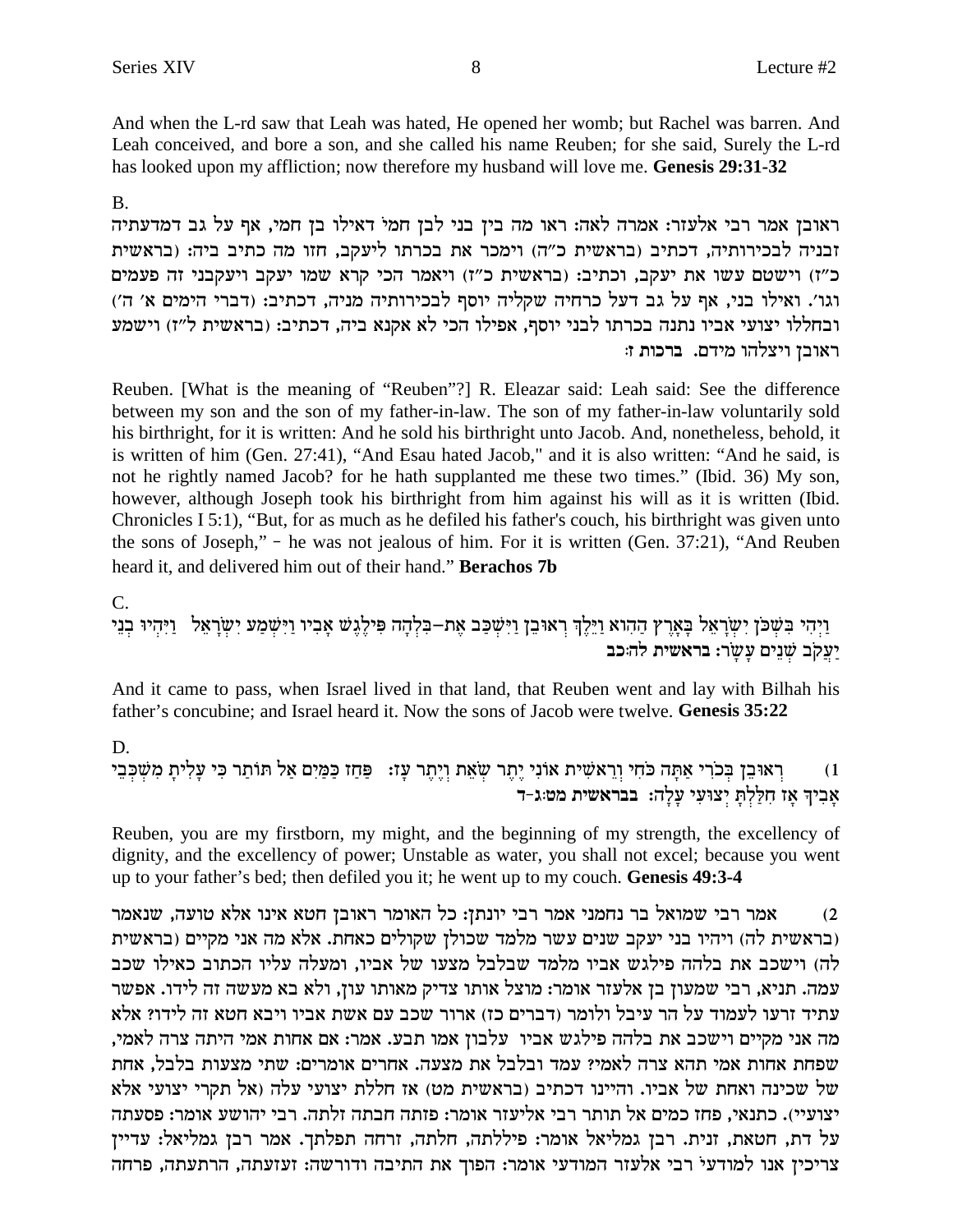## ,הטא ממך. רבא אמר, ואמרי לה רבי ירמיה בר אבא: זכרת עונשו של דבר, חלית עצמך חולי גדול פירשת מלחטוא. שבת **נ**ה:

Shmuel b. Nahman said in R. Yonathan's name: Whoever maintains that Reuben sinned is merely making an error, for it is said, "Now the sons of Jacob were twelve," (Genesis 35:22). This teaches us that they were all equal. Then how do I interpret, and he lay with Bilhah his father's concubine? (ibid.) This teaches that [since] he transposed his father's couch, (placing it into Leah's tent) Scripture imputes [blame] to him as though he had lain with her. It was taught, R. Shimeon b. Eleazar said: That righteous man was saved from that sin and that deed did not come to his hand. Is it possible that his seed was destined to stand on Mount Ebal and proclaim, Cursed be he that lieth with his father's wife, yet this sin should come to his hand? But how do I interpret, and he lay with Bilhah his father's concubine? He resented his mother's humiliation. Said he, If my mother's sister was a rival to my mother, shall the bondmaid of my mother's sister be a rival to my mother? [Thereupon] he arose and transposed her couch. Others say, He transposed two couches, one of the Shechinah and the other of his father. Thus it is written, "Then thou defiledst, my couch on which [the Shechinah] went up." (Gen. 49:4) This is dependent on Tannaim. "Unstable [**Pahaz**] as water, you shall not excel:" R. Eliezer interpreted: You were hasty [**P**aztah], you were guilty [**H**avtah] you were disgraced [**Z**altah]. R. Yehoshua interpreted: You oversteped [**P**asatah] the law, you sinned [**H**atatha], you acted immorally [**Z**anitha]. R. Gamaliel interpreted: You meditated [**P**illaltah], you supplicated [**H**altah], your prayer shone forth [**Z**arhah]. Said R. Gamaliel, We still need [the interpretation of] the Modiite. R. Eleazar the Modiite said, Reverse the word and interpret it: Thou didst tremble [**Z**i'az'atha], thou didst recoil [**H**alitha], your sin fled [**P**arhah] from you. Rava, others state, R. Jeremiah b. Abba, interpreted: You remembered [**Z**akarta] the penalty of the crime, thou wast [grievously] sick [**H**alitha], you separated yourself [**P**irashta] from sinning. **Shabbos 55b**

מלאה קטרת שבאותו זמן היה ראובן בעל תשובה ולובש שק ומתענה ומתפלל לפני הקב״ה  $\,3\,$ **fi:bi dax xacna yxcn** .zxhwl dleyn dltzde ddla dyrn oer lr el legniy

**[One golden spoon of ten shekels,] full of incense. (Numbers 7:33)** For at that time, Reuven was a penitent (*baal teshuva*). He wore sack cloth, fasted and prayed before the Holy One, blessed be He, that He forgive him for the sin regarding Bilhah. Prayer is compared to incense. **Midrash Bamidbar Rabbah 13:17**

E.

**e:bl mixac** :xR® qß n¶ eiz® nß id¶ ie¶ zoni® l`© eß oa• E`xß ig¶ iß (1

Let Reuben live, and not die; and let not his men be few (or alternatively: let their men be counted). **Deuteronomy 33:6**

יתפלל עליו שלא יגרום חטאו והכעס הגדול אשר כעס עליו אביו בחללו יצועיו להכרית שמו $\rho$ מישראל וזה כענין שנאמר שם (שם לה כב) וילך ראובן וישכב את בלהה פילגש אביו וישמע ישראל  $y_1, \ldots, y_n$ ויהיו בני יעקב שנים עשר, כי הודיע שלא יצא בחטאו מן המספר, וכן פירש רש"י: מפרשים כי הברכה הזאת על כבוש הארץ, יאמר שיחיה ראובן בעברם חלוצים למלחמה לפני בני ישראל, והטעם שיתגברו ולא ינוצחו, כטעם ועל חרבך תחיה (בראשית כז מ), ואל ימות, שלא יפלו מהם במלחמה, ויהי מתיו מספר, שיחזרו לאהליהם במספרם ולא יפקד מהם איש, וכן בברכת גד חבירו הזכיר זה הענין והפירוש הזה קרוב, אבל הראשון נכון יותר בעיני, כי ברכת משה כדרך אשר הזכיר יעקב וכענין ההוא: רמב"ן שם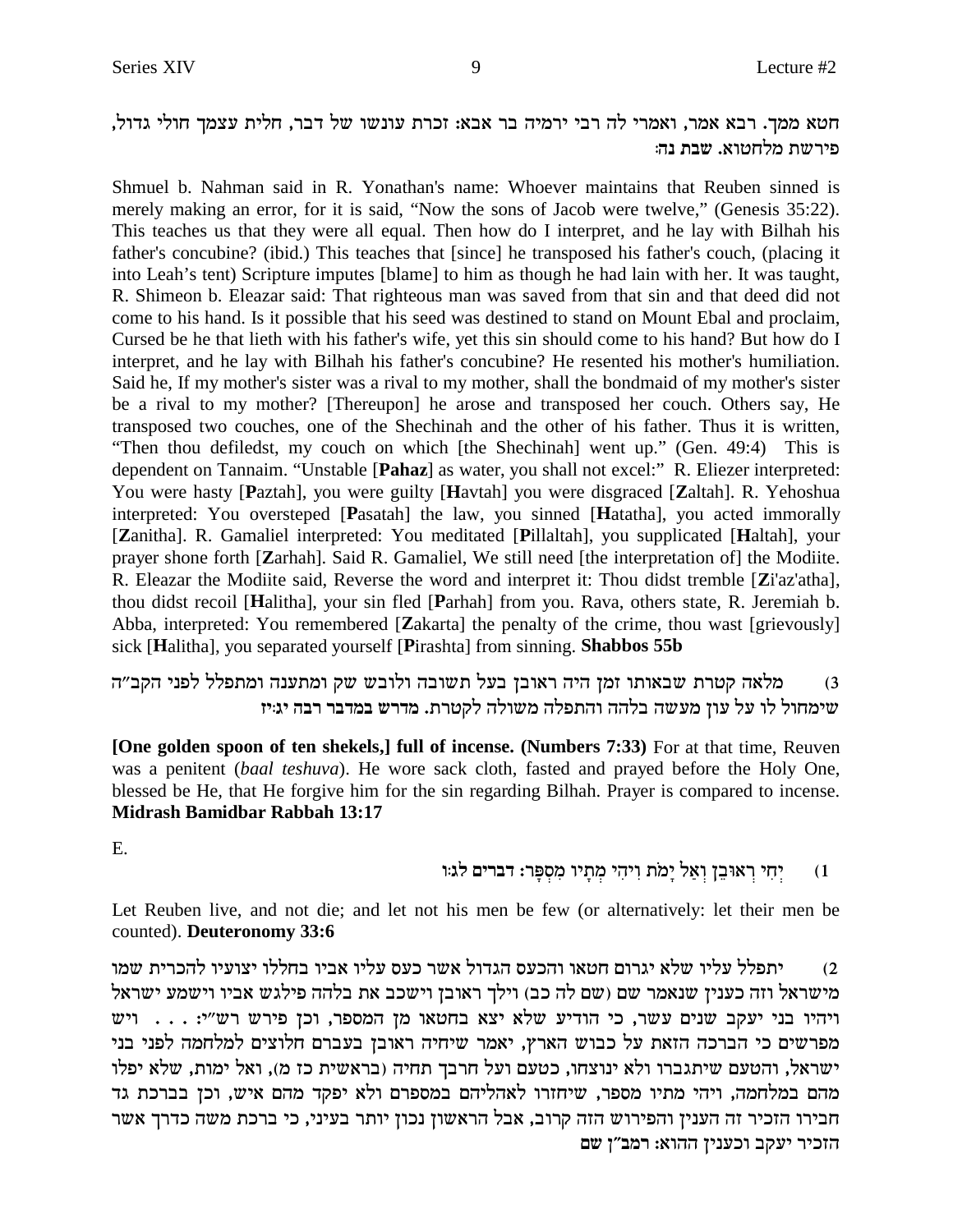[Moshe] prayed on his behalf that [Reuven's] sin and the great anger that his father had on his account for having defiled his couch shouldn't cause his name to be blotted out from Israel. This is similar to that which is written (Gen. 35:22), "Reuben went and lay with Bilhah his father's concubine; and Israel heard it. Now the sons of Jacob were twelve." [Scripture] informed us that [Reuven] was not excluded from the enumeration [of Yaakov's sons]. Rashi also explained this in the same manner. . . . There are those who explain that this blessing refers to the conquest of the land. [Accordingly, Scripture] is saying that Reuven shall remain alive (survive) when they pass before their brethren armed for war. The sense of the verse is that they shall overcome and not be defeated, similar to the verse (Gen. 27:40), "You (Esau) shall live (be successful) through your sword." [The expression,] "and not die," [is a prayer] that none of them should fall in war. [The expression,] "let their men be counted," means that they should return to their tents without losing a man. Similarly, regarding the blessing of Gad, his fellow [tribe] such a subject is mentioned with a similar interpretation. The first explanation, however, seems to me more correct, for Moshe blessed them in the same manner that they were mentioned by Yaakov and with the same intention. **Ramban ibid.**

ולפי זה נראה שנתכפר לו מעשה בלהה לענין שלא יכרת וימות בו לעולם, אבל לא נתכפר לו G לגמרי שהרי עתיד הוא להענש עליו בכלל עשרה הרוגי מלכות שחטאו במכירת יוסף: וע״ד הקבלה יחי ראובן ואל ימות, הזכיר יחי על חיי העולם הבא, ואל ימות שלא ישוב משם עוד בגוף למות מיתה שניה, וזהו שתרגם אונקלוס ע"ה ומותא תנינא לא ימות, וגלה לנו בזה כי הנשמות מתגלגלות לשוב בגוף אחר שקבלו שכרם ועונשם בגן עדן או בגיהנם, וזה ידוע ומקובל כי כשם ששמטות העולם חוזרות ומתגלגלות כן הנשמה אחר שקבלה שכרה בגן עדן או עונשה בגיהנם הנה היא חוזרת אחר זמן בגוף לקבל הראוי לה במדה כנגד מדה, והגלגול הזה נקרא אצל רז״ל תחיית המתים, הוא שאמרו בתחלת מסכת תענית, בשלמא תחיית המתים כל יומא ויומא זמנא הוא אלא גשמים כל יומא ויומא זמניה הוא. ותמצא בירושלמי (ישעיה כב) אם יכופר העון הזה לכם עד תמותון זו מיתה שניה, וכן תרגם יונתן אם ישתבק חובא הדין לכון עד דתמותון מותא תנינא, ולזה כוון אונקלוס והרחיב באור בלשון שאמר לחיי עלמא ומותא תניינא לא ימות, כוון לומר כי משה התפלל על **my iiga epiax** .dipy dzin zenl seba cer myn aeyi `le cr iig zeigl dkfiy hayd

According to this, it would seem that he was granted atonement for the incident with Bilhah to the extent that he would not be cut off and die forever. He was not atoned completely, however, for he was destined to be punished for it as part of the ten martyrs who sinned with the sale of Yosef. According to the Kabbalah, the [phrase,] "Let Reuben live, and not die," is referring to the world to come. "And not die," [means] that he shall not return again from [the other world] to be reborn in a body to die a second death. This is what Onkelos, of blessed memory, translates, "He shall not die a second death." With this he revealed to us that the souls transmigrate (recycle) and return to another body, after they received their reward or punishment in *Gan Eden* or *Gehinnom*. This is known and accepted. Just as the *Shemittos* of the world (the seven thousand year cycle) repeats itself, so too does the soul, after it receives its reward in Gan Eden or its punishment in Gehinnom does it return after a time to the body to receive its fitting due, measure for measure. This recycling is referred to by our Rabbis, of blessed memory, as *techiyas hamaysim* (resurrection of the dead). This is what is meant at the beginning of the tractate Taanis, "It is quite in order to make mention of the resurrection of the dead [all the year round], since any day may be its time." In the Talmud Yerushalmi we find [the following interpretation of the verse, " (Isaiah 22:14), "Surely this iniquity shall not be purged from you till you die . . ." "This is referring to a second death." Similarly, the Targum Yonason [translates that verse,] "If this iniquity will be forgiven until you die a second death." This is what Onkelos had in mind and he expanded his explanation by saying, "*eternal* life" and "*a second death* he shall not die."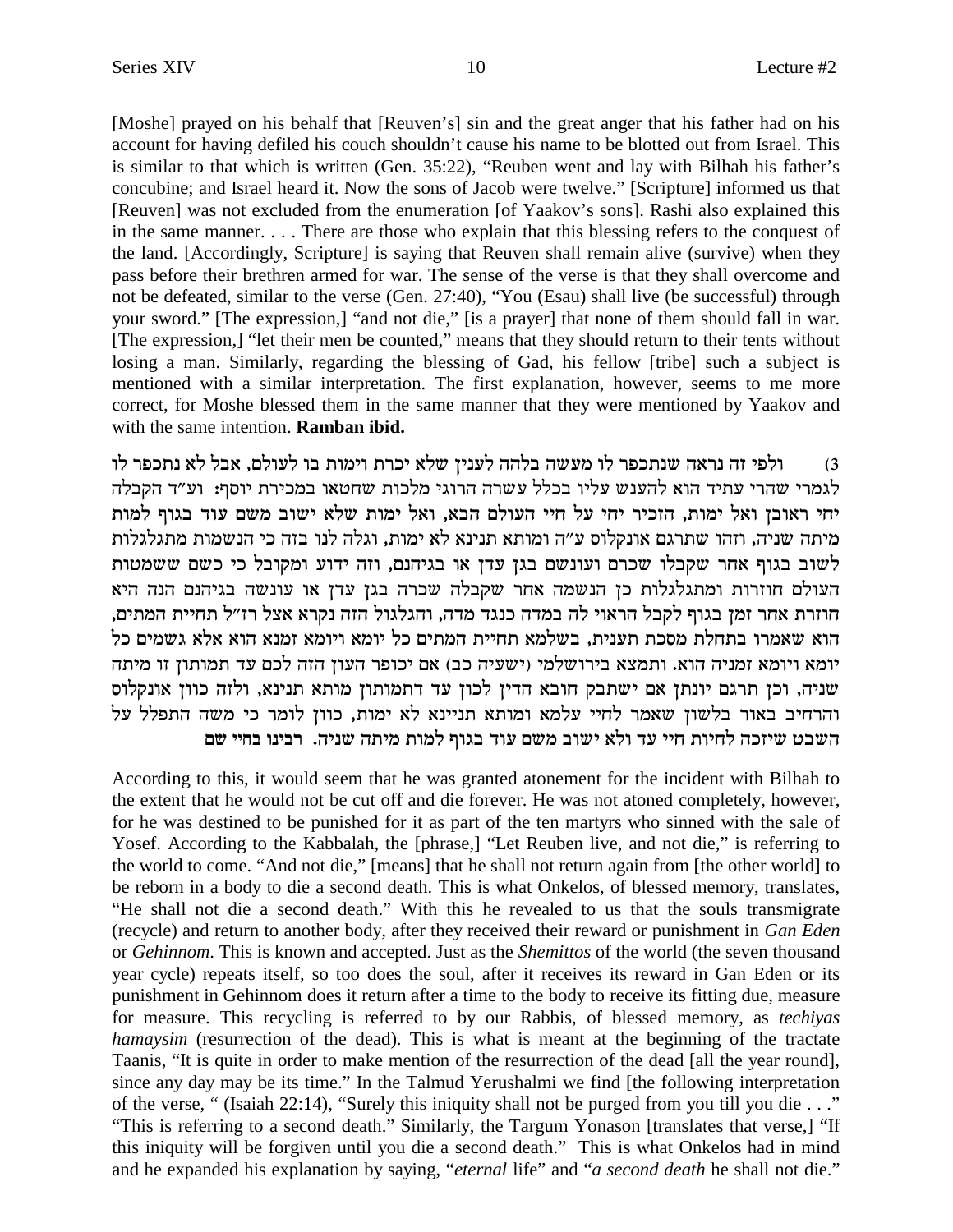He intended to say that Moshe prayed on behalf of the tribe that they merit to live forever and need not return to a body to die a second death. Rabbainu Bachya, ibid.

 $F_{\cdot}$ 

וּמִקְנֶה | רַב הָיָה לִבְנֵי רְאוּבֵן וְלִבְנֵי גָד עָצוּם מְאֹד וַיִּרְאוּ אֶת אֶרֶץ יַעְזֵר וְאֶת אֶרֶץ גִּלְעָד וְהִנֵּה הַמָּקוֹם מִקוֹם מְקְנֵה: [יַבֹאוּ בְנֵי גַד וּבְנֵי רְאוּבֶן וַיֹּאמְרוּ אֶל מֹשֶׁה וְאֶל אֵלְעָזַר הַכֹּהֶן וְאֶל נְשִׂיאֵי הָעֲדָה לֵאמֹר: עֲטָרוֹת וְדִיכֹן וְיַעְזֵר וְנִמְרָה וְחֶשְׁבּוֹן וְאֶלְעָלֵה וּשְׂבָם וּנְבוֹ וּבְעֹן: 「הָאָרֶץ אֲשֶׁר הִכָּה ד׳ לִפְּנֵי עֲדַת יִשְׂרָאֵל אֶרֶץ מִקְנֶה הָוא וְלַעֲבָדֶיךָ מִקְנֶה: וַיֹּאמִרוּ אִם מָצָאנוּ חֵן בִּעֵינֶיךְ יְתַּן אֶת הָאָרֶץ הַזֹּאת לַעֲבָדֶיךָ לַאֲחָזָה אַל תַעֲבְרֵנוּ אֵת הַיַּרְדֶן: במדבר לב:א-ה

And the sons of Reuben and the sons of Gad had a very great multitude of cattle; and when they saw the land of Jazer, and the land of Gilead, that, behold, the place was a place for cattle; The sons of Gad and the sons of Reuben came and spoke to Moses, and to Eleazar the priest, and to the princes of the congregation, saying, Ataroth, and Dibon, and Jazer, and Nimrah, and Heshbon, and Elealeh, and Shebam, and Nebo, and Beon, The country which the L-rd struck before the congregation of Israel, is a land for cattle, and your servants have cattle; Therefore, said they, if we have found grace in your sight, let this land be given to your servants for a possession, and bring us not over the Jordan. Numbers 32:1-5

#### IV. Shimon and Levi

## A.

וַיְהִי בַיּוֹם הַשָּׁלִישִׁי בִּהְיוֹתָם כֹּאֲבִים וַיִּקְחוּ שָׁנֵי בְנֵי יַעֲקֹב שָׁמִעוֹן וְלֵוִי אֲחֵי דִינָה אִישׁ חַרִבּוֹ וַיַּבֹאוּ עַל הַעִּיר בֵּטַח וַיַּהַרְגוּ כָּל זָכָר: וְאֶת-חֲמוֹר וְאֶת שָׁכֶם בְּנוֹ הָרְגוּ לְפִי חַרֶב וַיִּקְחוּ אֶת דִּינַה מְבֵית שָׁכֶם וַיֵּצֵאוּ: בִּנֵי יַעֲקֹב בָּאוּ עַל הָחֲלָלִים וַיַּבֹזוּ הַעִיר אֲשֶׁר טִמְאוּ אֲחותַם: אֶת צֹאנַם וְאֶת בִּקַרַם וְאֶת–חֲמֹרִיהֶם וְאֵת אֲשֶׁר בְּעִיר וְאֶת אֲשֶׁר בַּשָּׂדֶה לָקָחוּ: וְאֶת כָּל חֵילָם וְאֶת כָּל טַפָּם וְאֵת נִשֵּׁיהֵם שַׁבוּ וַיַּבֹּזוּ וְאֵת כַּל אֲשֶׁר בַּבְּיָת: וַיֹּאמֶר יַעֲקֹב אֶל שִׁמְעוֹן וְאֶל לֵוִי עֲכַרְתֶּם אֹתִי לְהַבְאִישֵׁנִי בִּישֵׁב הָאָרֶץ בַּבְּנַעֲנִי וּבִפְּרִזִי וַאֲנִי מְתֵי מְסְפָּר וְנֵאֲסְפוּ עָלַי וְהִכּוּנִי וְנִשְׁמַדְתִּי אֲנִי וּבֵיתִי: [יֹאמְרוּ הַכְזוֹנָה יַעֲשֶׂה אֶת אֲחוֹתֵנוּ: בראשית לד:כה-לא

And it came to pass on the third day, when they were sore, that two of the sons of Jacob, Simeon and Levi, Dinah's brothers, took each man his sword, and came upon the city boldly, and slew all the males. And they slew Hamor and Shechem his son with the edge of the sword, and took Dinah out of Shechem's house, and went out. The sons of Jacob came upon the slain, and plundered the city, because they had defiled their sister. They took their sheep, and their oxen, and their donkeys, and that which was in the city, and that which was in the field, And all their wealth, and all their little ones, and their wives took they captive, and carried off all that was in the houses. And Jacob said to Simeon and Levi, You have brought trouble on me to make me odious among the inhabitants of the land, among the Canaanites and the Perizzites; and I being few in number, they shall gather together against me, and slay me; and I shall be destroyed, I and my house. And they said, Should he deal with our sister as with a harlot? Genesis 34:25-31

## $B<sub>1</sub>$

שִׁמְעוֹן וְלֵוִי אַחִים כְּלֵי חָמָס מִכֵרתֵיהֶם: בְּסֹדָם אַל תַּבֹא נַפְשִׁי בְּקְהָלָם אַל תֵּחַד כְּבֹדִי כִּי בְאַפָּם  $(1)$ הָרְגוּ אִישׁ וּבְרְצֹנָם עַקְרוּ שׁוֹר: אָרוּר אַפָּם כִּי עָז וְעֵבְרָתָם כִּי קָשָׁתָה אֲחַלְקֵם בְּיַעֲקֹב וַאֲפִיצֵם בִּיְשְׂרָאֵל: בראשית מט:ה-ז

Simeon and Levi are brothers; instruments of cruelty are their swords. O my soul, do not come into their council; to their assembly, let my honor not be united; for in their anger they slew a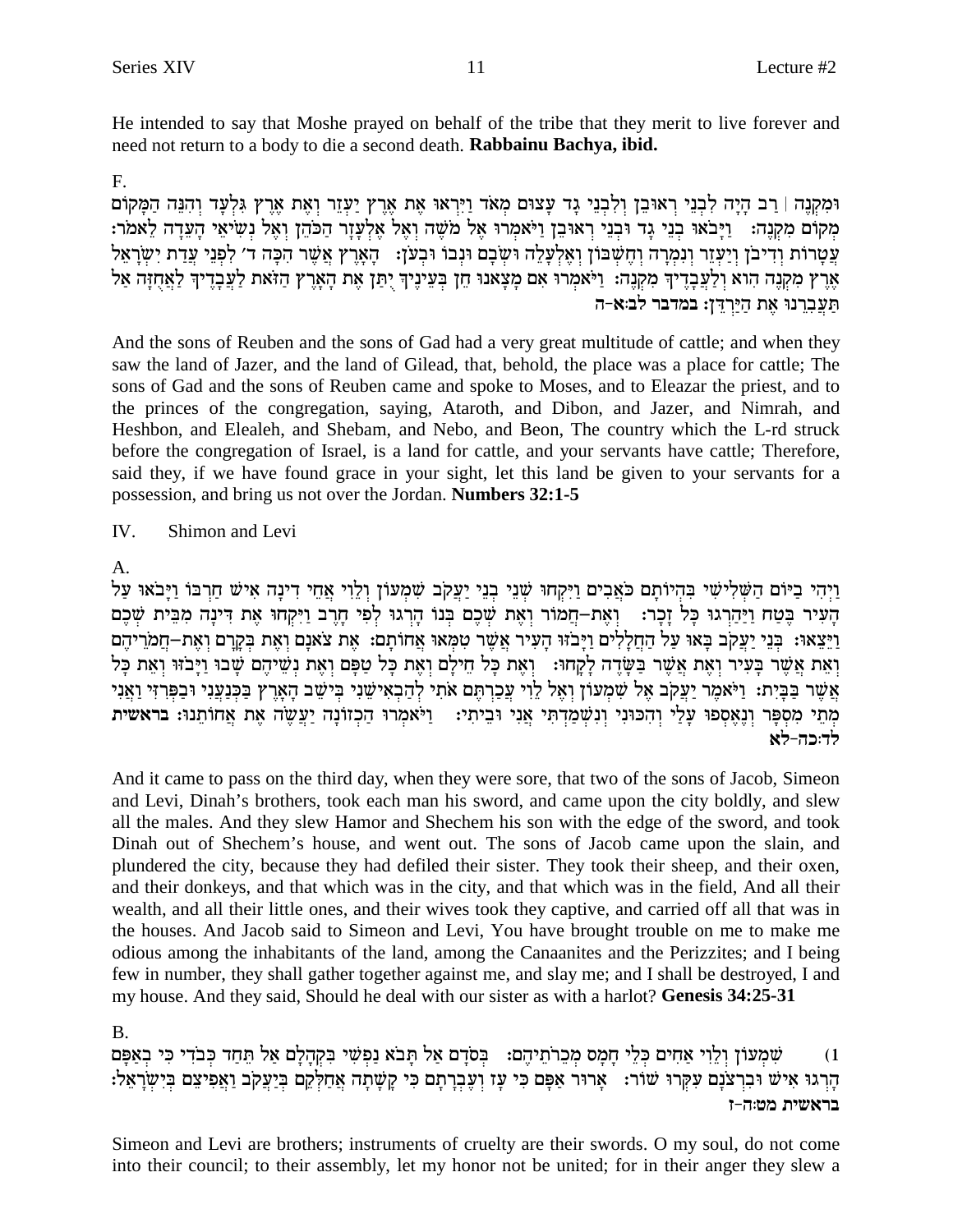man, and in their wanton will they lamed an ox. Cursed be their anger, for it was fierce; and their wrath, for it was cruel; I will divide them in Jacob, and scatter them in Israel. Genesis 49:5-7

אחלקם ביעקב. אפרידם זה מזה, שלא יהא לוי במנין השבטים, והרי הם חלוקים. דבר אחר,  $(2)$ אין לך עניים וסופרים ומלמדי תינוקות אלא משמעון, כדי שיהיו נפוצים, ושבטו של לוי עשאו מחזר על הגרנות לתרומות ולמעשרות, נתן לו תפוצתו פ דרך כבוד: רש״י שם

I will divide them in Jacob: I shall separate one from the other, so that Levi will not be numbered among the tribes; and consequently they are divided. Another interpretation: There are no poor men, scribes, or teachers of children save of Shimons's tribe, so that they should be scattered. And [concerning] the tribe of Levi, [Yaakov] made him to go around to the granaries for the heave-offerings (t'rumah) and the tithes. He assigned his dispersion with [greater] respect. Rashi, ibid.

 $\mathsf{C}$ 

בכושרות (תהלים סח:ז) בזכות הכשרים שהיו בהם יצאו ומי היו הכשרים שהיו בהם אלא זה שבטו של לוי שאע״פ שהיו ישראל עובדי עבודת כוכבים במצרים שבטו של לוי היו עובדין להקב״ה ומליז עצמז לפיכך משה מקלסז בסוף מיתתו שנאמר (דברים לג) כי שמרו אמרתך ובריתך ינצורו הוי בזכות הכשרים שבהם יצאו ישראל ממצרים. מדרש במדבר רבה גוו

 $G-d...$  leads out the prisoners to prosperity (through the righteous) - b'koshros. (Psalms **68:7):** Through the merit of the righteous  $(k$ 'sheirim) amongst them, did they leave [Egypt]. Who were the righteous amongst them? These were the [members of the] tribe of Levi. Even though Israel worshipped strange gods (idols) while they were in Egypt, the tribe of Levi [only] served the Holy One, blessed be He, and performed circumcision upon themselves. That is why Moshe praised them at the end of his life, as he was about to die, as it says (Deut. 33:9), "... for they have observed Your word, and kept Your covenant." Thus it was because of the merit of the righteous amongst them that Israel left Egypt. Midrash BaMidbar Rabbah 3:6

D.

וּלְלֵוִי אָמַר תָּמֶיךָ וְאוּרֶיךָ לְאִישׁ חֲסִידֶךְ אֲשֶׁר נִסִּיתוֹ בְּמַסָּה תְּרִיבֵהוּ עַל מֵי מִרִיבָה: הָאֹמֵר לְאָבִיו וּלְאִמּוֹ לֹא רְאִיתִיו וְאֶת אֶחָיו לֹא הִכְּיר וְאֶת בַּנַו לֹא יַדַע כִּי שַׁמְרוּ אִמְרַתְךָ וּבְרִיתְךָ יִנְצֹרוּ: יוֹרוּ מִשְׁפַּטֵיךְ לִיַעֲקֹב וְתוֹרְתְךָ לְיִשְׂרָאֵל יָשִׂימוּ קְטוֹרָה בְּאַפֶּךְ וְכָלִיל עַל מִזְבְּחֶךָ: בְרֵךְ ד׳ חֵילוֹ וּפֹעַל יָדָיו תִּרְצֶה מְחַץ מְתְנַיִם קמיו ומשנאיו מז יקומון: דברים לג:ח-יא

And of Levi he said, Let your Thummim and your Urim be with your pious one, whom you did test at Massah, and with whom you fought at the waters of Meribah; Who said to his father and to his mother, I have not seen him; nor did he acknowledge his brothers, nor knew his own children; for they have observed Your word, and kept Your covenant. They shall teach Jacob Your judgments, and Israel Your Torah; they shall put incense before You, and whole burnt sacrifice upon Your altar. Bless, L-rd, his substance, and accept the work of his hands; strike through the loins of those who rise against him, and of those who hate him, that they rise not again. Deuteronomy 33:8-11

Е.

וישב ישראל בשטים ויחל העם לזנות אל בנות מואב: ותקראן לעם לזבחי אלהיהן ויאכל העם וַיְּשֶׁתַּחֲוֹוּ לְאַלְהֵיהֶן: [וַיַּצֲמֵד יִשְׂרָאֵל לְבַעֲל פִּעוֹר וַיְחָר אַף ד׳ בִּיְשֵׂרָאֲל: [וֹיֹאמֵר ד׳ אֵל מֹשֶׁה קַח אֶת כַּל רַאשֵׁי הַעֲם וְהוֹקַע אוֹתַם לַד' נֵגֵד הַשָּׁמָשׁ וְיַשׁב חֲרוֹן אַף ד' מִיְשַׂרַאֵל: וַיֹּאמֶר מֹשֶׁה אָל שֹפְטֵי יִשְׂרָאֵל הרגו איש אנשיו הנצמדים לבעל פעור: והנה איש מבני ישראל בא ויקרב אל אחיו את המדינית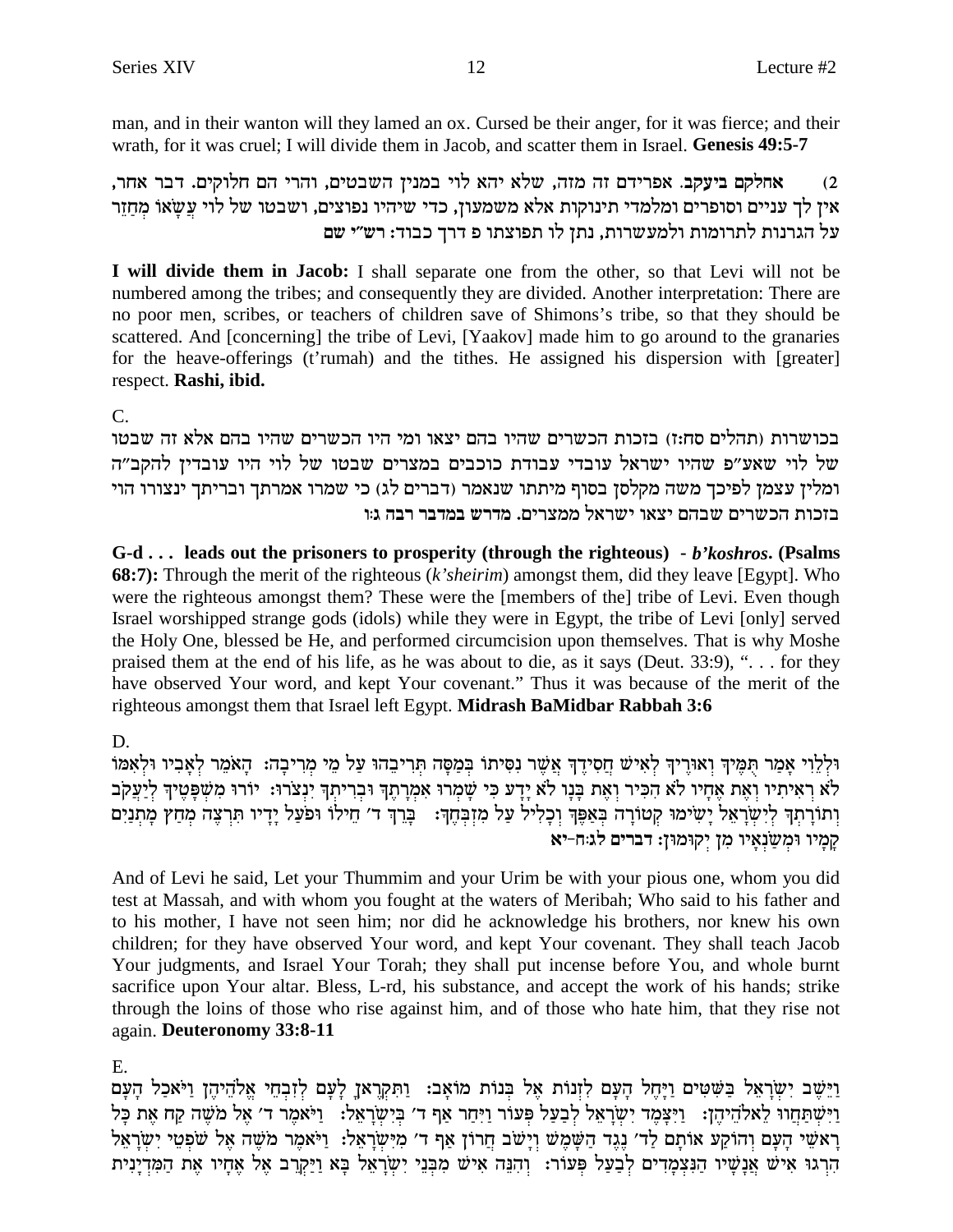לְעֵינֵי מֹשֶׁה וּלְעֵינֵי כָּל עֲדַת בְּנֵי יִשְׂרָאֵל וְהֻמָּה בֹכִים פֵּתַח אֹהֵל מוֹעֵד: וַיַּרְא פִּינְחָס בֵּן אֵלְעָזַר בֵּן אַהֲרֹן הַכֹּהֶן וַיַּקַם מִתּוֹךְ הַעֲדָה וַיִּקַח רֹמַח בְּיַדוֹ: וַיַּבֹא אַחָר אִישׁ יִשְׂרָאֵל אֵל הַקִּבָּה וַיִּדְקֹר אֶת שַׁנֵיהֶם אֶת אִישׁ יְשְׂרָאֵל וָאֶת הָאִשָּׁה אֶל קַבְתַהּ וַתִּעֲצָר הַמַּגְפָה מֵעָל בְּנֵי יְשַׂרָאֵל: - וַיְּהִיוּ הַמֵּתִים בַּמַּגְפָה אַרְבַּעָה וְעָשְׂרִים אָלֶף: וַיְדַבֵּר ד' אֶל מֹשֶׁה לֵאמֹר: פִּינְחָס בֶּן אֶלְעָזֶר בֶּן אַהֲרֹן הַכֹּהֵן הֵשִׁיב אֶת חַמָּתִי מֵעַל בִּנֵי יִשְׂרָאֵל בקנאו את קנאתי בתוכם ולא כליתי את בני ישראל בקנאתי: לכן אמר הנני נתן לו את בריתי שלו׳: וְהַיְתַה לו וּלְזֵרְעוֹ אַחֲרֵיו בְּרִית כְּהִנָּת עוֹלֵם תַּחַת אֲשֶׁר קִנֵּא לֵא–לֹהָיו וַיִּכְפֶּר עַל בְּנֵי יִשְׂרַאֲל: וְשֵׁם אִישׁ ישראל המכה אשר הכה את המדינית זמרי בן סלוא נשיא בית אב לשמעני: נשם האשה המכה הַמְּדְיָנִית כָּזְבִּי בַת צוּר רֹאשׁ אָמּוֹת בֵּית אָב בִּמְדְיַן הוּא: במדבר כה:א-טו

And Israel stayed in Shittim, and the people began to commit harlotry with the daughters of Moab. And they called the people to the sacrifices of their gods; and the people ate, and bowed down to their gods. And Israel attached himself to Baal-Peor; and the anger of the L-rd was kindled against Israel. And the L-rd said to Moses, Take all the chiefs of the people, and hang them up before the L-rd in the sun, that the fierce anger of the L-rd may be turned away from Israel. And Moses said to the judges of Israel, Slay you every one his men who were attached to Baal-Peor. And, behold, one of the people of Israel came and brought to his brothers a Midianite woman in the sight of Moses, and in the sight of all the congregation of the people of Israel, who were weeping before the door of the Tent of Meeting. And when Phinehas, the son of Eleazar, the son of Aaron the priest, saw it, he rose up from among the congregation, and took a javelin in his hand; And he went after the man of Israel into the tent, and thrust both of them through, the man of Israel, and the woman through her belly. So the plague ceased from the people of Israel. And those who died in the plague were twenty four thousand. And the L-rd spoke to Moses, saying, Phinehas, the son of Eleazar, the son of Aaron the priest, has turned My anger away from the people of Israel, while he was zealous for My sake among them, that I consumed not the people of Israel in My jealousy. Therefore say, Behold, I give to him my covenant of peace; And he shall have it, and his seed after him, the covenant of an everlasting priesthood; because he was zealous for his G-d, and made an atonement for the people of Israel. And the name of the Israelite who was slain, who was slain with the Midianite woman, was Zimri, the son of Salu, a prince of a father's house among the Simeonites. And the name of the Midianite woman who was slain was Cozbi, the daughter of Zur; he was chief over the people of a father's house in Midian. Numbers 25:1-15

#### $V_{\cdot}$ Yehudah

A.

יְהוּדַה אַתַּה יוֹדוּךְ אַחֵיךְ יַדְךְ בְּעֹרֶף אֹיְבֵיךְ יִשְׁתַּחֲווּ לְךָ בְּנֵי אַבִיךְ: גּוּר אַרְיֵה יְהוּדַה מִטֱרֶף בְּנִי עַלִיתַ ּ<br>בִּרַע רַבִץ כִּאַרְיָה וּכִלְבִיא מִי יִקְימֶנּוּ: | לֹא יָסוּר שֵׁבֶט מִיהוּדָה וּמְחֹקֵק מִבֵּין רַגְלְיוּ עַד כִּי יָבֹא שִׁילֹה וְלוֹ יִקְהַת עַמִּים: אֹסְרִי לַגֶּפֶן עִירֹה וְלַשֹּׁרִקָה בְּנִי אֲתֹנוֹ כִּבֵּס בַּיַיִן לְבָשׁוֹ וּבְדָם עֲנָבִים סותה: תַּכְלִילִי עֵינַיִם מִיַּיִן וּלְבֵן שִׁנַּיִם מֵחַלְב: בראשית מט:ח-יב

Judah, you are he whom your brothers shall praise; your hand shall be in the neck of your enemies; your father's children shall bow down in your presence. Judah is a lion's whelp; from the prey, my son, you are gone up; he stooped down, he crouched as a lion, and as an old lion; who shall rouse him up? The staff shall not depart from Judah, nor the scepter from between his feet, until Shiloh come; and to him shall the obedience (gathering) of the people be. Binding his foal to the vine, and his donkey's colt to the choice vine; he washed his garments in wine, and his clothes in the blood of grapes;. His eyes shall be red with wine, and his teeth white with milk. **Genesis 49:8-12**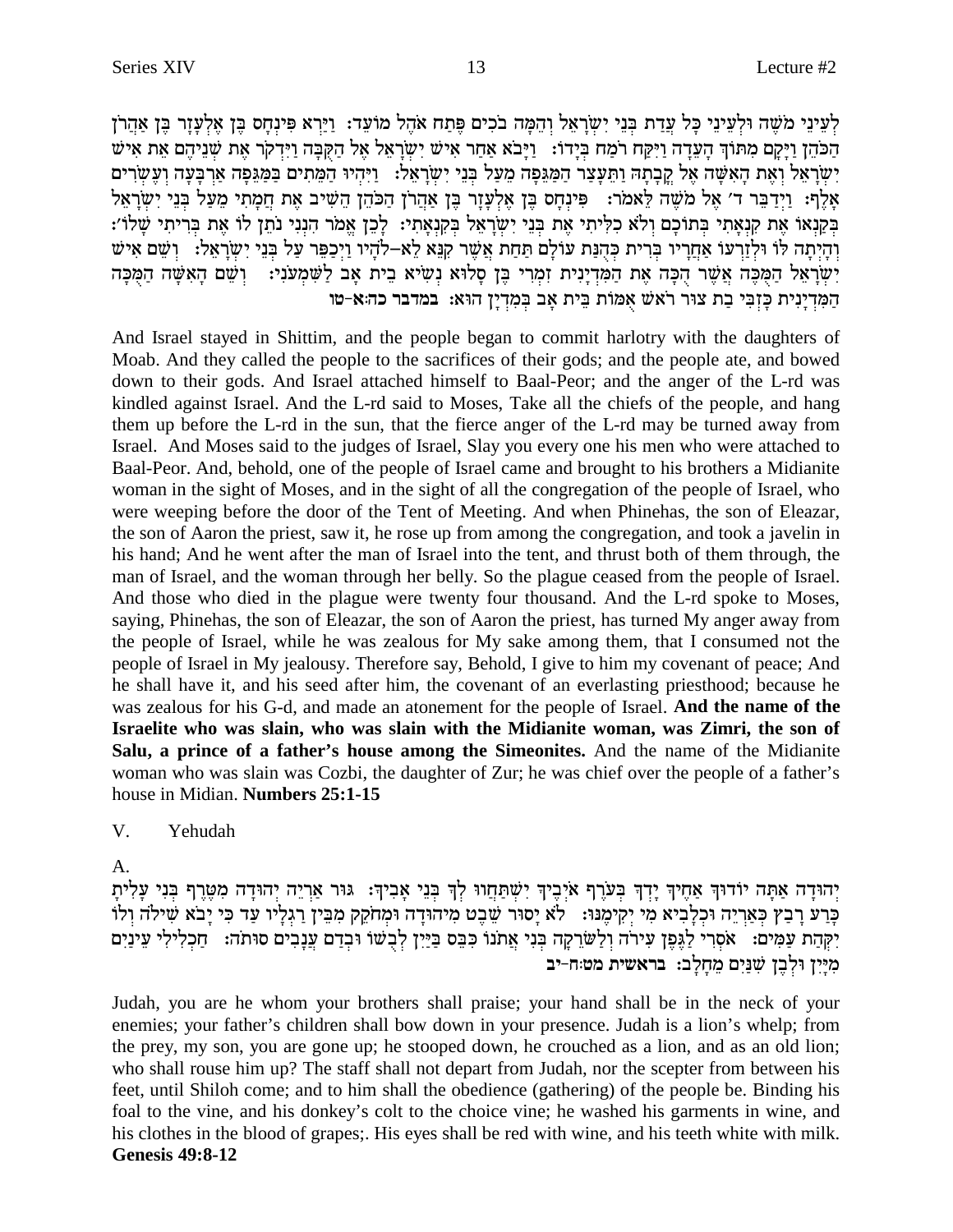$B<sub>1</sub>$ 

ידך בערף איביך ישתחוו וגו׳. יש גבור מנצח על אויביו אבל אינו יכול להנהיג מלוכה בקרב  $(1)$ אחיו. ויש להיפך. אבל יהודה הוא גבור וידו בערף אויביו וגם ראוי למלוכה להנהיגם בשלו׳ ובמישור עד אשר ישתחוו לך בני אביך ע"כ יודוך אחיך: העמק דבר, שם

Your hand shall be in the neck of your enemies; your father's children shall bow down in your presence: There is a warrior who can defeat his enemies but doesn't possess the ability to lead a kingdom amongst his brethren. And there are those who are just the opposite. Yehudah, however, was a warrior whose hand was on the neck of his enemies but was also fit to lead them in harmony and righteousness, so much so that the children of his father [naturally] bowed down to him. For that reason, "Your brothers will praise you." Haamek Davar, ibid.

גור אריה יהודה. יש הרבה טורפים בעולם כמו נמר ודוב ועוד. אבל לארי יש סגולה מיוחדת  $(2)$ אם רואה אדם שנושא צלם א–להים נחת הוא מלפניו ושב לאחרו. לזה המשיל את יהודה לגור אריה. שאע"ג שהוא גבור מ"מ מטרף בני עלית. וכבר ביארנו לעיל מ"ה ט"ז בהר"ד. דבני הוא כנוי על אדם המעלה. ואמר יעקב שבחו של יהודה דאפי׳ בעת שברצונו להרוג איזה איש מ״מ כשמגיע לאדם שהוא "בני" עולה ממנו ומשקיט רוחו וזהו גבורה לכבוש את יצרו ורצונו: העמק דבר, שם

**Judah is a lion's whelp:** There are many kinds of predators in the world, such as a leopard, bear, and others. The lion, however, has a special characteristic. When it sees a person that bears G-d's image, it becomes subdued in his presence and backs away. Because of this feature, did [Yaakov] compare him to a lion whelp. Even though he was powerful, nonetheless, "from the prey, my son, you are gone up." We have already explained above in Chapter 45:16 in the "Herchav Davar" that the term, "my son," is referring to a person who has achieved lofty spiritual heights. Yaakov's praise of Yehudah was that even when he desires to kill a specific person, when he encounters a person who is "my son," he removes himself (goes up) from him and calms his emotions. This is true strength, the ability to suppress one's inclinations and desires. Haamek Davar, ibid.

כרע רבץ כאריה וכלביא מי יקימנו. יש ארי אצטדין שטורף לדעת מנהיגו מ״מ כשמעמידים  $(3)$ אותו נגד מי שיש עליו צלם א–להים אזי כורע ורובץ. אע"ג שמנהיגו בא להקימו לטרוף אבל הוא אינו קם ואינו זע ממקומו. כך אם המושל ביהודה מסכים לחוס על בני אזי אפי׳ יועציו מפתים ומעוררים אותו להרגו מ״מ אין איש מעבירו ע״ד. ועצם נבואה זו נאמרה על דוד עם שאול ושמעי שחס דוד על מעלתם ולא הועילו אנשיו אבישי ושארי יועציו לעשות להם רעה. וקם דוד ע"ד כארי וכלביא: העמק דבר, שם

He stooped down, he crouched as a lion, and as an old lion; who shall rouse him up?: There is a lion [that fights in the gladitorial exhibitions] in a stadium, that wounds [or kills] at the behest of its trainers. Nevertheless, when they are placed opposite someone who bears the image of G-d, they stoop down and crouch. Even though their trainer may come and raise them up in order to attack, they still will not rise or move from their place. So too is the ruler over Yehudah. He is ready to spare "my son" even though his advisors try to persuade him and incite him to kill him. Nonetheless, no man can change his mind. This prophecy was stated in regards to David with Shaul and Shimi, whom David spared, because of their special qualities despite the urgings of his men, Avishai, and his other advisors to do evil to them. David stood by his convictions like a lion. Haamek Davar, ibid.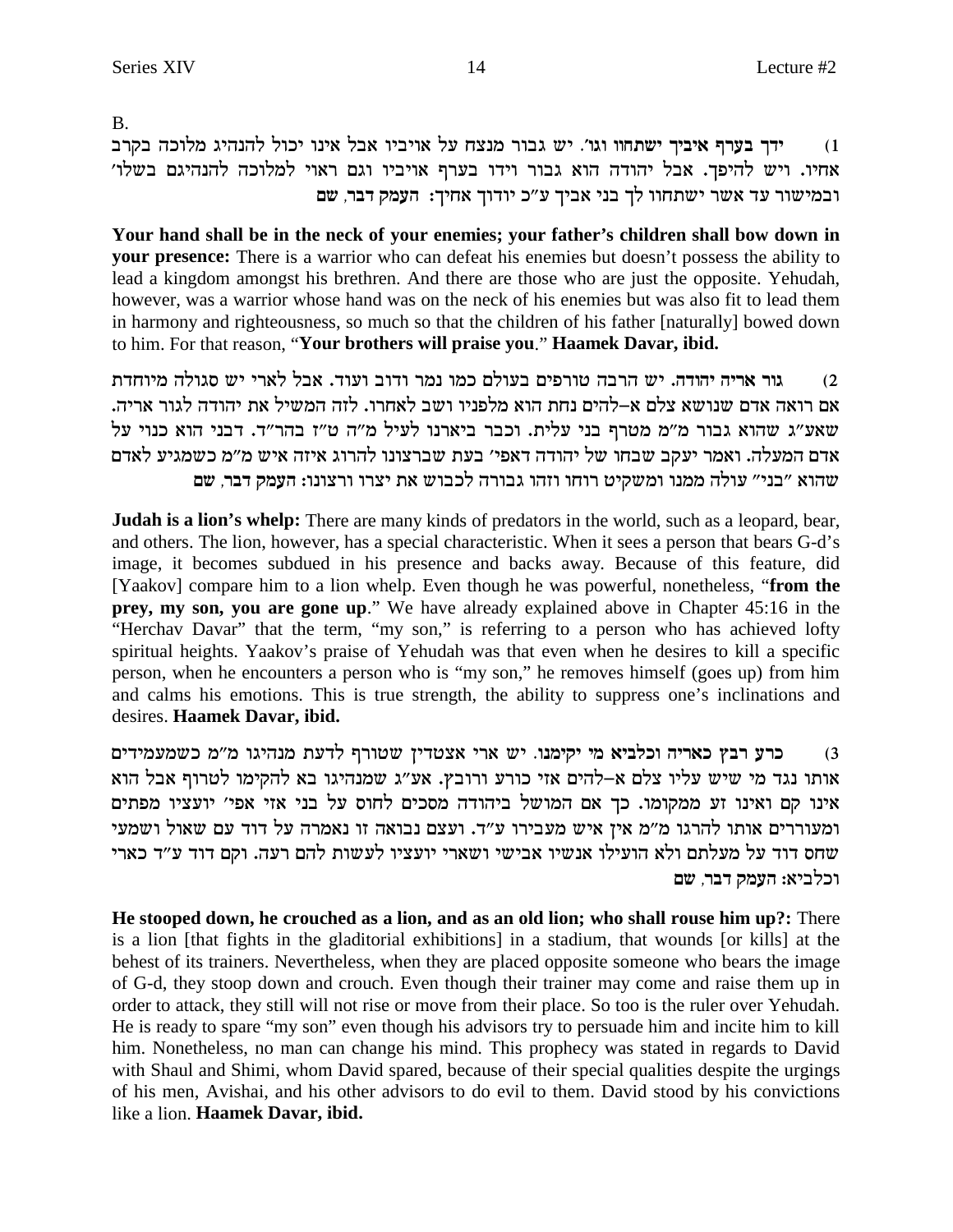לא יסור שבט מיהודה ומחקק מבין רגליו. ידוע מה שדרשו חז"ל בסנהדרין ד"ה שבט זה ריש  $(4)$ גולה שבבבל שרודה את העם במקל. והוא שבט כמשמעו. ומחוקק אלו בני בניו של הלל שמלמדים תורה ברבים הביאור ע"ז דמחוקק משמעו המחדש חדושים בתורה ומחקק בעיונו. וזה א"א כ"א באמצעות תלמידים כדאי׳ בתענית פ״א דאר״ח הרבה למדתי מרבותי כו׳ ומתלמידי יותר מכולם. והמשילו שם עוד כעץ קטן שמדליק את הגדול כך תלמיד מסייע להרב לעמוד על עיקרי ההלכה. והפי' מבין רגליו. היינו מבין רגליו של המחוקק (וכן פי' הספורנו לפי דרכו) ומשום שהי' המנהג לפנים שהרב הי׳ יושב על הספסל והתלמידים דנים לפניו על הקרקע כדאיתא בב״מ דפ״ד דכי הוו יתבי כו' יתבי קמייהו ראב"ש ורבי אארעא מקשו ומפרקו. ובסנהדרין די"ז ב' דן לפניהם בקרקע. וא״כ התלמידים ישבו בין רגליו של הרב וזהו הביאור שלא יסור מיהודה מחוקק מבין רגליו היינו ראשי ישיבות שלומדים תורה עם תלמידים היושבים ביז רגליהם: העמק דבר, שם

The staff - *sheivet* - shall not depart from Judah, nor the scepter - *mechokeik* - (interpreter of law) from between his feet: That which our Sages, of blessed memory, expounded on this verse is well known, i.e. "staff" is referring to the Exilarch in Babylon who dominated over the people with his staff [which represents his power and ability to punish]. This is the simple meaning of "staff" - sheivet. Mechokeik is referring to the descendants of Hillel who publicly taught Torah. This explanation is based upon the fact that "mechokeik" is someone who has new insights into the Torah and formulates laws based upon his research. This is impossible [to attain] without students as stated in the first chapter of Taanis (7a), "R. Hanina said: I have learnt much from my teachers, and from my colleagues more than from my teachers, but from my disciples more than from them all." In addition, [the Talmud] ibid. makes the analogy that just as a small tree may set on fire a bigger tree so too it is with scholars, the student helps the master grasp the essential truth of the *halacha* (law). The explanation of the phrase, "from between his feet," is from in between the feet of the *mechokeik* (scholar), for the custom in antiquity was that the master would sit on a bench and the students would discuss the issues before him while sitting on the ground, as it is stated Bava Metzia 84b. "When Rabban Simeon b. Gamaliel and R. Joshua b. Karhah sat on benches, R. Eleazar son of R. Simeon and Rabbi sat in front of them on the ground, raising objections and answering them."... Haamek Davar, ibid.

עד כי יבא שילה. מלך המשיח שהמלוכה שלו, וכן תרגמו אונקלוס. ומדרש אגדה, שילו, שי לו שנאמר יובילו שי למורא (תהלים עו:יב.): ולו יקהת עמים. אסיפת העמים. רש״י שם

**Until Shiloh come:** [This is referring to] Messiah, the King, for the Kingdom is his. This is how Onkelos renders it. According to the Aggadic interpretation, the word Shilo, is made up of two words, Shiy [which means "presents"] and Lo [which means, "to him"], as it is stated (Psalms 76:12), "Let them bring presents (shiv) unto Him (lo) that is to be feared." And unto him shall the obedience (gathering) - yikas - of the peoples be: The word yikas means gathering. Rashi, ibid.

VI. **Issachar and Zebulon** 

A.

וַיֵּלֵךְ רְאוּבֵן בִּימֵי קִצְיר חָטִים וַיִּמְצָא דוּדָאִים בַּשַׂדֵה וַיַּבֵא אֹתַם אֵל לֵאֲה אִמּוֹ וַתּאמֶר רַחֲל אֵל לֵאָה תִּנִי נָא לִי מְדוּדָאֵי בְּנֵךְ: ۚ וַתֹּאמֶר לַה הַמְעַט קַחְתֵּךְ אֶת אִישִׁי וְלַקְחַת גַּם אֶת דוּדָאֵי בְּנִי וַתֹּאמֶר רַחֵל לַכֵן יִּשְׁפֵב עִמָּךְ הַלַּיְלָה תַּחַת דּוּדָאֵי בְנֵךְוַיָּבֹא יַעֲקֹב מִן הַשָּׂדֶה בְּעֶרֶב וַתֵּצֵא לֵאָה לִקְרָאתו וַתֹּאמֶר אֵלַי תָּבוֹא כִּי שָׂכֹר שִׂכַרְתִּיךְ בְּדוּדָאֵי בְּנִי וַיִּשְׁכָּב עִמָּה בַלַיְלָה הוּא: וַיִּשְׁמַע אֵלֹלְהִים אֵל לֵאָה וַתַּהַר וַתֵּלֵד לְיַעֲקִב בֵּן חֲמִישִׁי: וַתֹּאמֶר לֵאָה נְתַן אֱ–לֹהִים שְׂכָרִי אֲשֶׁר נְתַתִּי שִׁפְחָתִי לְאִישִׁי וַתִּקְרָא שִׁמֹוֹ יִשָּׂשֹכְר: בראשית ל:יד-יח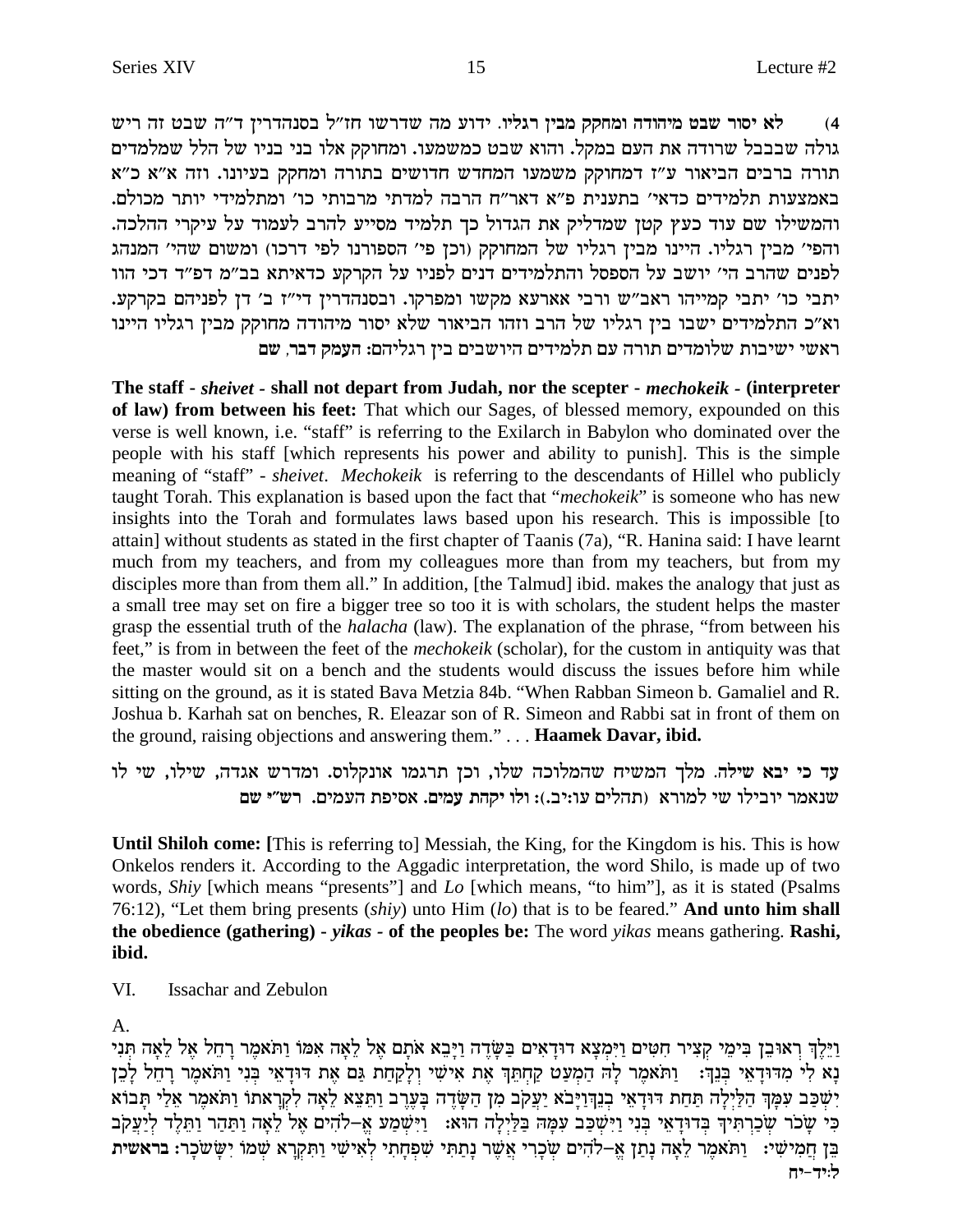And Reuben went in the days of wheat harvest, and found mandrakes in the field, and brought them to his mother Leah. Then Rachel said to Leah, Give me, I beg you, of your son's mandrakes. And she said to her, Is it a small matter that you have taken my husband? and would you take away my son's mandrakes also? And Rachel said, Therefore he shall lie with you to night for your son's mandrakes. And Jacob came from the field in the evening, and Leah went out to meet him, and said, You must come in to me; for I have hired you with my son's mandrakes. And he lay with her that night. And G-d listened to Leah, and she conceived, and bore Jacob the fifth son. And Leah said, God has given me my hire, because I have given my maid to my husband; and she called his name Issachar. **Genesis 30:14-18**

#### B.

בני חצופה, איני? והאמר רבי שמואל בר נחמני אמר רבי יונתן: כל אדם שאשתו תובעתו ־ הויין לו בנים שאפילו בדורו של משה רבינו לא היו כמותם, שנאמר: (דברים א) הבו לכם אנשים חכמים ונבונים, וכתיב: ואקח את ראשי שבטיכם ולא כתיב נבונים, וכתיב: (בראשית מט) יששכר חמור .<br>גרם. וכתיב: (דברי הימים א׳ יב) מבני יששכר יודעי בינה לעתים ההיא דמרציא ארצויי. נדרים כ

[The children born of a] brazen woman [who openly demands her conjugal rights will be spiritually flawed. The Talmud questions this:] But that is not so: for did not R. Shmuel b. Nahmani say in the name of R. Yonasan: One who is summoned to his marital duty by his wife will beget children such as were not to be found even in the generation of Moses? For it is said, "Take you wise men, and understanding [and known among your tribes, and I will make them rulers over you];" (Deut. 1:13) and it is written (ibid. 1:15), "So I took the chiefs of your tribes, wise men and known," but "understanding" is not mentioned. But it is also written (Gen. 49:14), "Issachar is a large-boned donkey," whilst elsewhere it is written (Chronicles I 12:33), "And of the children of Issachar, which were men that had understanding of the titles?"**[ -** It is virtuous] only when the wife shows that she is desirous of [her husband] but the husband is the one who ultimately requests conjugal relations. **Nedarim 20b**

#### C.

Fnkß W¶ hI•e© dn® r• p® iM¶ ux§`® d® z`§ eß aFh iM¶ dg® p™nß `xßI©e© :mi¶z® Rß Wß O¶ d© oiA• ua• ox mx§B® xong£ xk®oyV® i¶ (1 לִסְב<sup>ַ</sup>ל וַיְהִי לְמַס עֹבֶד: בראשית מטויד

Issachar is a strong (boned) donkey crouching down between two burdens (borders); And he saw that resting was good, and that the land was pleasant; and bowed his shoulder to bear, and became a servant to tribute. **Genesis 49:14-15**

:cak `yn eze` oipirhny wfg xengk dxez ler laeq ,zenvr lra xeng **.mxb xeng xkyyi** (2 רבץ בין המשפתים. כחמור המהלך ביום ובלילה ואין לו לינה בבית, וכשהוא רוצה לנוח, רובץ בין התחומין בתחומי העיירות שהוליך שם פרקמטיא: וירא מנוחה כי טוב. ראה לחלקו ארץ מבורכת וטובה להוציא פירות: ויט שכמו לסבל. עול תורה: ויהי. לכל אחיו ישראל: למס עבד. לפסוק להם הוראות של תורה וסדרי עבּוּריז, שנאמר ומבני יששכר יודעי בינה לעתים לדעת מה יעשה ישראל ראשיהם מאתים (דברי הימים־א יב, לג.), מאתים ראשי סנהדראות העמיד, וכל אחיהם על פיהם: **רש״י** שם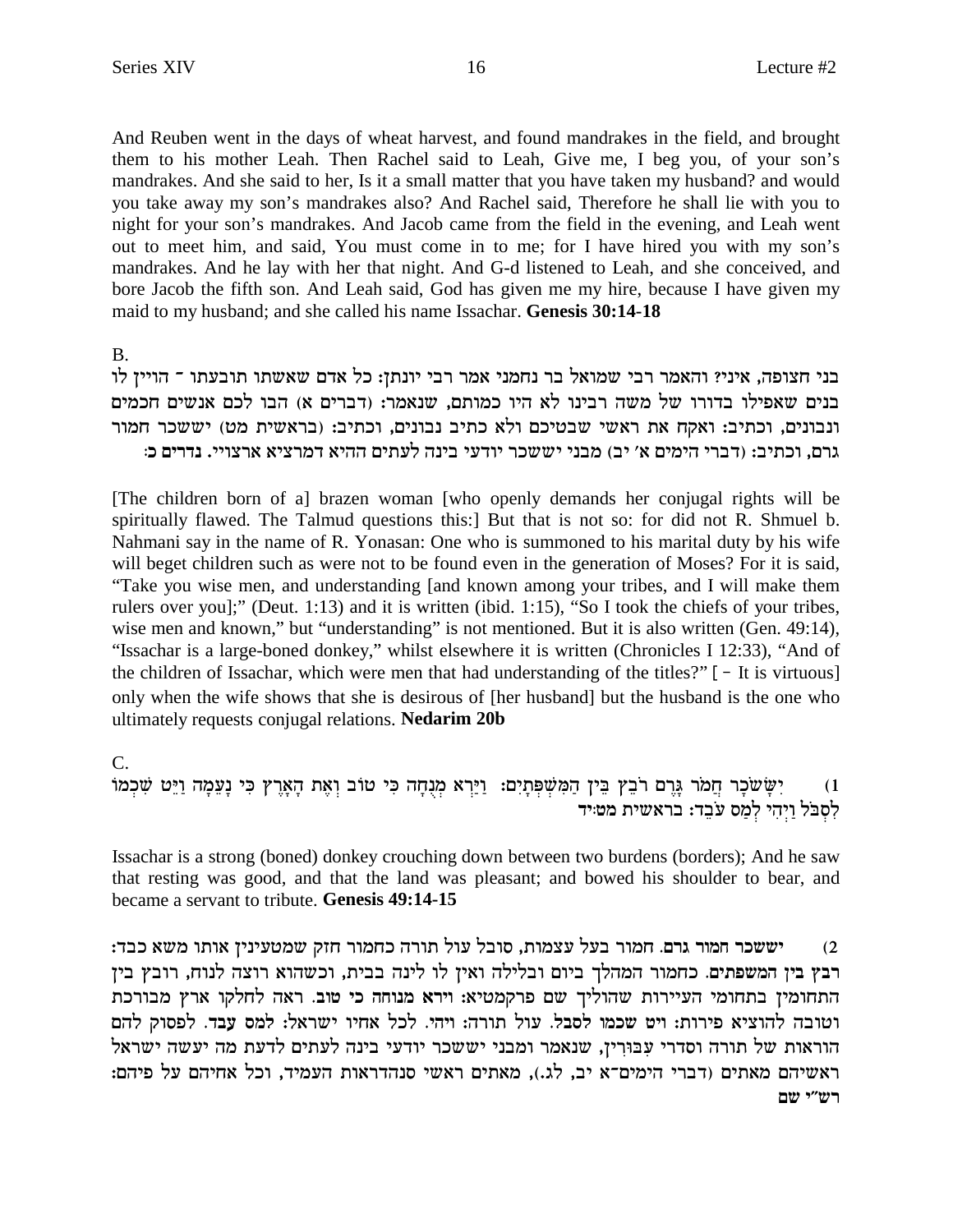**Issachar is a strong (boned) donkey:** A donkey possessing [strong] bones bearing the yoke of Torah, as a strong donkey upon which is loaded a heavy burden. **Crouching down between borders:** As a donkey that journeys by day and by night and has no lodging in a house, and when it desires to rest it lies down between the borders (המשפחים) at the borders of the cities whither it brings wares. **And he saw that resting was good:** He saw as his portion a land blessed and favorable to bring forth produce. **And bowed his shoulder to bear:** the yoke of Torah. **And he became:** to all his brethren of Israel. **And became a servant to tribute:** to adjudge for them the teachings of the Torah and the order of the fixing of leap years as it is stated, (I Chronicles 12:33) "And of the children of Issachar, men that had understanding of the times to know what Israel ought to do; the heads of them were two hundred," two hundred heads of the Sanhedrin did (Issachar) produce, and all their brethren (followed) their decisions. **Rashi, ibid.**

hren xyady zenvr lra wfg xengl xkyyi hay liynd hytd c"r - **mxb xeng xkyyi** (3 בו כן היו בני יששכר זכי החומר דלי בשר סובלי עול תורה כחמור שמטעינין אותו למשוי. רובץ בין המשפתים – כחמור הרובץ ומהלך ביום ובלילה ואין לו לינה בבית וכשהוא רובץ רובץ בין תחומי **העיירות: רבינו בחיי, שם** 

**Issachar is a strong (boned) donkey:** According to the simple explanation of the text, [Scripture] compares Issacher to a boney but strong donkey possessing comparatively little flesh. In a similar vein, the descendants of Issacher were thin of flesh and bore the yoke of Torah, like a donkey upon which one places a [heavy] burden. **Crouching down between borders:** As a donkey that crouches and journeys by day and by night and has no lodging in a house, and when it desires to rest, it lies down between the borders (המשפתים) at the borders of the cities. **Rabbainu Bachya, ibid.**

#### D.

יששכר חמור גרם כשם שהחמור טוען את המשא כך יששכר טוען את התורה רובץ בין המשפתים אלו התלמידים שיושבים בארץ לפני חכמים שנאמר (תהלים סח) אם תשכבון בין שפתים וירא מנוחה כי טוב זו תורה דכתיב (משלי ד) כי לקח טוב נתתי לכם ויהי למס עובד מהו מס זו הלכה שהיו טועים בה היו מבקשים מידם וכן הוא אומר (שופטים ה) בעמק שלח ברגליו בעומקה של הלכה: מדרש **h:hv dax ziy`xa**

**Issachar is a strong (boned) donkey:** Just as the donkey carries the burden, so too Issacher carries the [burden] of Torah. **Crouching down between borders:** This refers to the students who sit on the ground in front of the Sages, as it says (Psalms: 68:14), "Though you lie among the sheep folds (borders) [you shall shine like the wings of a dove covered with silver, and her pinions with yellow gold]."**And he saw that resting was good:** This refers to the Torah, as it is written (Proverbs 4:2), "For I give you good doctrine, do not forsake my Torah."**And became a servant to tribute:** What is the nature of this tribute? [The other tribes] would seek them out to solve [complex] *halachic* (legal) problems, areas in which the [other tribes] were prone to err. Similarly, it is written (Judges 5:15), "[And the princes of Issachar were with Deborah; Issachar, and also Barak;] into the valley they rushed forth, at his feet." It is referring to the valley (i.e. the depths) of *halacha*. **Midrash Bereishis Rabbah 99:9**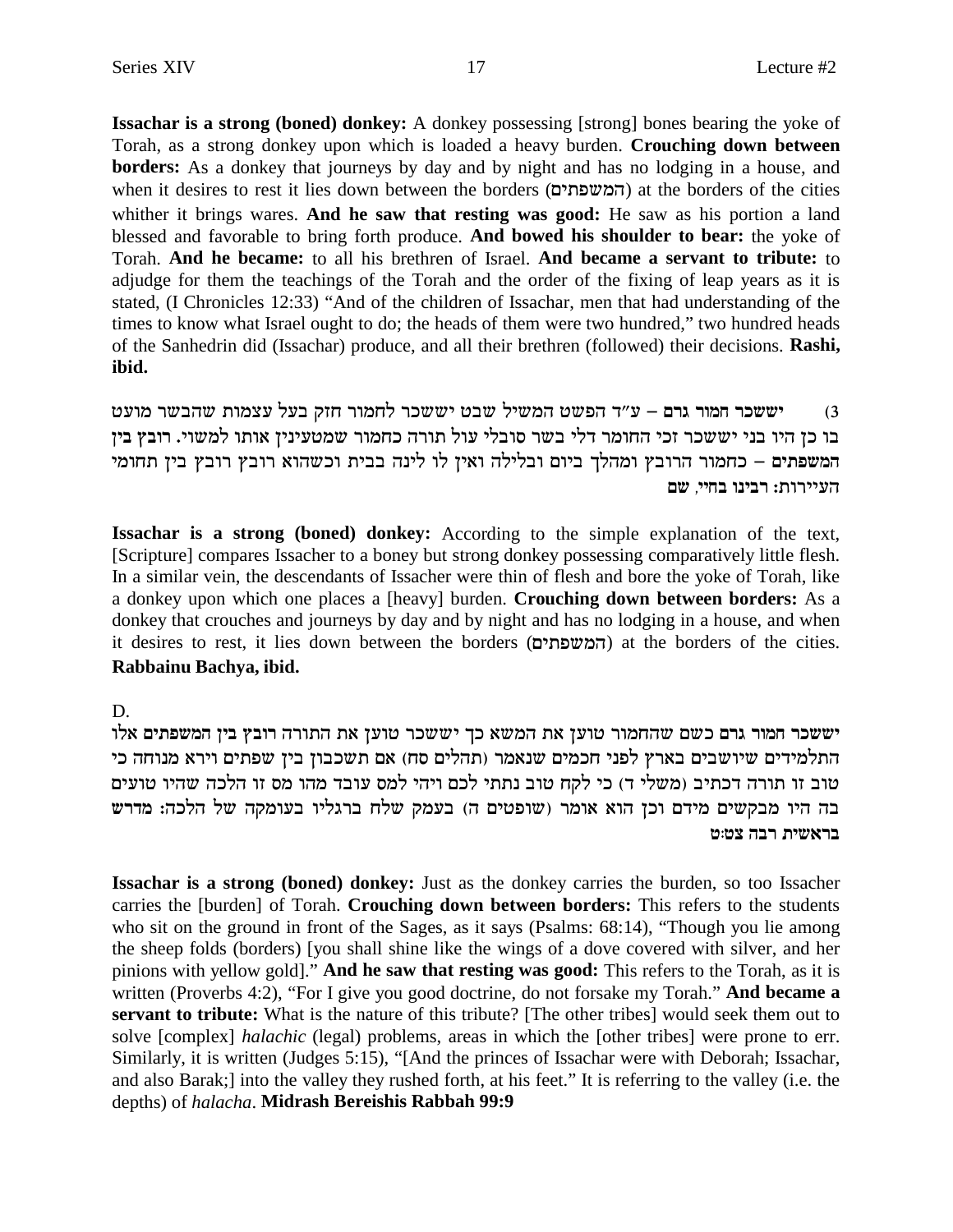E.

m` xn`py minkg iptl l`xyi ux`a dxez oiviaxny ely micinlzd el` **miztynd oia uaex** תשכבון בין שפתים כנפי יונה נחפה בכסף וגו' (תהלים סח) וירא מנוחה זו תורה שנא' (ירמיה מה) יגעתי באנחתי ומנוחה לא מצאתי כי טוב זו תורה שנאמר (משלי ד) כי לקח טוב נתתי לכם ויט שכמו לסבול עולה של תורה ויהי למס עובד מס זו הלכה כשהיו טועין היו שואלין ומבקשין מידן שנא' :שופטים ה) ושרי ביששכר עם דבורה ויששכר כן ברק בעמק בעומקה של הלכה שלח ברגליו **`i wxt idie zyxt `negpz yxcn**

**Crouching between the borders:** This refers to his students who spread Torah through Eretz Yisrael before the Sages, as it says (Psalms 68:14), "Though you lie among the sheep folds (borders) [you shall shine like the wings of a dove covered with silver, and her pinions with yellow gold]."**And he saw that resting:** This refers to the Torah, as it says (Jeremiah 45:3), " I am weary in my sighing, and I find no rest."**Was good:** This refers to the Torah, as it is written (Proverbs 4:2), "For I give you good doctrine, do not forsake my Torah."**And bowed his shoulder to bear:** the yoke of Torah. **And he became:** to all his brethren of Israel. **And became a servant to tribute:** Tribute refers to *halacha* (laws). [When the other tribes] would err, they would ask them and seek them out, as it is written (Judges 5:15), "And the princes of Issachar were with Deborah; Issachar, and also Barak; into the valley they rushed forth, at his feet." **Midrash Tanchuma Parshas Vayechi, Perek 11**

F.

ובולון לחוף וגומר (בראשית מט יג). שעושה ספינות ופורש והולך ובא ומספיק לשבטו של יששכר שהן עוסקין בתורה שנאמר יששכר חמור גרם רובץ בין המשפתים. וירא מנוחה כי טוב וגומר ובראשית מט יד וטו). שיגע בתורה שנאמר ומבני יששכר יודעי בינה לעתים [ראשיהם מאתים וכל וחיהם על פיהם] (דה"א יב לג) מלמד שעמדו מאתים סנהדריז משבטו של יששכר כל אלו בכחו של זבולז שיוצא במים ומביא להז שנאמר שמח זבולוז בצאתר ויששכר באהליך (דברים לג יח). מדרש  $\boldsymbol{x}$  אגדת בראשית פרק פג

**Zebulun shall live at the haven of the sea; and he shall be for an haven of ships; and his border shall be to Sidon. (Gen. 49:13):** They would fashion ships and travel by sea and support the tribe of Yissachar who would be involved in Torah study . . . All of this was accomplished through the power of Zebulon who departed by sea and brought them [their support] as it says (Deuteronomy 33:18), "And of Zebulun he said, Rejoice, Zebulun, in your going out; and, Issachar, in your tents."**Midrash Agadas Bereishis Perek 83**

## VII. Joseph

A.

אֱלֵה | תֹּלְדוֹת יַעֲקֹב יוֹסֵף בֵּן שִׁבַע עֵשְׂרֵה שָׁנָה הָיָה רֹעֵה אֵת אֵחָיו בַּצֹאן וְהוּא נַעַר אֵת בִּנֵי בִלְהָה וְאֵת בְּנֵי זִלְפָּה נְשֵׁי אָבִיו וַיָּבֵא יוֹסֵף אֶת דִּבְּתָם רָעָה אֶל אֲבִיהֶם: וְיִשְׂרָאֵל אָהַב אֶת יוֹסֵף מִכָּל בָּנָיו כִּי בֶן ֿזְקֻנִים הוּא לוֹ וְעָשָׂה לוֹ כְּתֹנֶת פַּסִים**: ברא**שית לזּ:ב−ג

These are the generations of Jacob. Joseph, being seventeen years old, was feeding the flock with his brothers; and the lad was with the sons of Bilhah, and with the sons of Zilpah, his father's wives; and Joseph brought to his father their evil report. Now Israel loved Joseph more than all his children, because he was the son of his old age; and he made him a coat with long sleeves. **Genesis 37:2-3**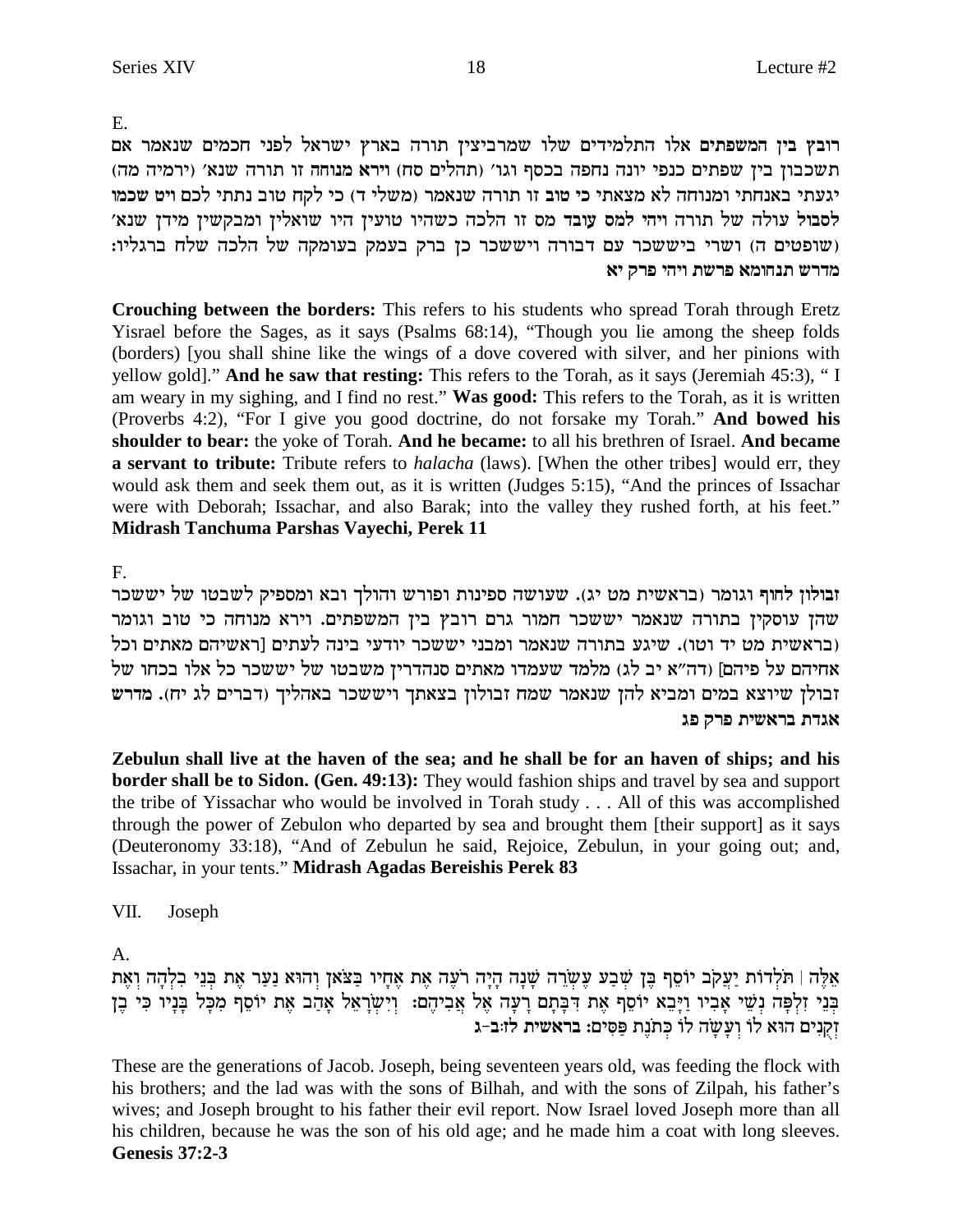$B<sub>1</sub>$ 

מדרש אגדה דורש, תלה הכתוב תולדות יעקב ביוסף, מפני כמה דברים, אחת, שכל עצמו  $(1)$ של יעקב לא עבד אצל לבן אלא ברחל, ושהיה זיו איקונין של יוסף דומה לו, וכל מה שאירע ליעקב אירע ליוסף, זה נשטם וזה נשטם, זה אחיו מבקש להרגו וזה אחיו מבקשים להרגו, וכן הרבה בבראשית רבה (פד, ו.). . . . בן זקנים. שנולד לו לעת זקנתו. ואונקלוס תרגם. בר חכים הוא ליה, כל מה שלמד משם ועבר מסר לו. דבר אחר, שהיה זיו איקונין שלו דומה לו: רש"י שם

The Aggada interprets this passage in the following manner: Scripture ascribes the generations of Yaakov to Yosef for many reasons. One is that the entire being of Yaakov worked for Lavan only for Rachel. Also that the radiance of the visage of Yosef was similar to that of Yaakov. Also, whatever happened to Yaakov, happened to Yosef. The former was hated and the latter was hated. The former's brother sought to kill him and the latter's brethren sought to kill him. There are many other such similarities cited in the Midrash Bereishis Rabbah 84:6. . . . The son of his old age - ben *zekunim*: For he was born to him in the time of his old age. But Onkelos translates ben zekunim: He was a wise son to him. - Whatever Yaakov learned from Shem and Ever, he transmitted to him. Another interpretation: The radiation of his visage was similar to his. Rashi, ibid.

#### שופריה דיעקב אבינו מעין שופריה דאדם הראשון. בבא מציעא פד.  $(2)$

[The beauty of] our Father Jacob was a reflection of Adam's [beauty]. Bava Metzia 84a

 $C_{\cdot}$ 

בֵּן פּוַרת יוֹסֵף בֵּן פּוַרת עֲלֵי עַיִן בָּנוֹת צָעֲדָה עֲלֵי שׁוּר: וַיִּמְרַדְהוּ וַרֹבּוּ וַיִּשְׂטְמְהוּ בַּעֲלֵי חָצִים:  $(1)$ וַתֵּשֵׁב בִּאֵיתָן קַשְׁתּוֹ וַיָּפֹזוּ זִרֹעֵי יָדָיו מִידֵי אֲבִיר יַעֲקֹב מִשָּׁם רֹעֵה אֶבֶן יִשְׂרָאֵל: ` מֵאֵ-ל אָבִיךְ וְיַעְזְרֵךְ וְאֶת שַׁ–דֵי וְיכָרַכֶךְ בִּרְכֹת שָׁמַיִם מֵעָל בִּרְכֹת תְּהוֹם רֹבֶצֶת תָּחַת בִּרְכֹת שָׁדַיִם וְרָחַם: בִּרְכֹת אָבִיךְ גְּבְרוּ על ברכת הורי עד תאות גבעת עולם תהיין לראש יוסף ולקדקד נזיר אחיו: בראשית מטוכב-כו

Joseph is a fruitful bough, a fruitful bough by a well; whose branches run over the wall; The archers fiercely attacked him, and shot at him, and hated him; But his bow abode in strength, and the arms of his hands were made strong by the hands of the mighty G-d of Jacob; from there is the shepherd, the stone of Israel; By the G-d of your father, who shall help you; and by the Al-mighty, who shall bless you with blessings of heaven above, blessings of the deep that lies under, blessings of the breasts, and of the womb; The blessings of your father have prevailed above the blessings of my progenitors to the utmost bound of the everlasting hills; they shall be on the head of Joseph, and on the crown of the head of him who was separate from his brothers. **Genesis 49:22-26** 

וּלְיוֹסֵף אַמַר מִבֹרֶכֶת ד׳ אַרְצוֹ מִמֶּגֶד שַׁמַיִם מְטַל וּמִתְהוֹם רֹבֵצֶת תַּחֲת: וּמִמֵּגֶד תִּבוּאֹת שַׁמֵשׁ  $(2)$ וּמְמֵגֵד גֵרֵשׁ יְרַחִים: וּמֵרֹאשׁ הַרֲרֵי קֵדֶם וּמִמֶּגֵד גִּבְעוֹת עוֹלַם: וּמִמְגֵד אֵרֶץ וּמִלֹאָה וּרְצוֹן שֹׁכְנִי סְנֵה .<br>תַּבוֹאתָה לְרֹאשׁ יוֹסֵף וּלְקָדְקֹד נְזִיר אֶחָיו: "בְּכוֹר שׁוֹרוֹ הָדָר לוֹ וְקַרְנֵי רְאֵם קַרְנָיו בָּהֶם עַמִּים יְנַגַּח יַחְדִּו אַפְסֵי אָרֶץ וְהֵם רִבְבוֹת אֶפְרַיִם וְהֵם אַלְפֵי מִנַשֶּׁה: דברים לגייג-יז

And of Joseph he said, Blessed of the L-rd be his land, for the precious things of heaven, for the dew, and for the deep that crouches beneath, And for the precious fruits brought forth by the sun, and for the precious things put forth by the moon, And for the chief things of the ancient mountains, and for the precious things of the lasting hills, And for the precious things of the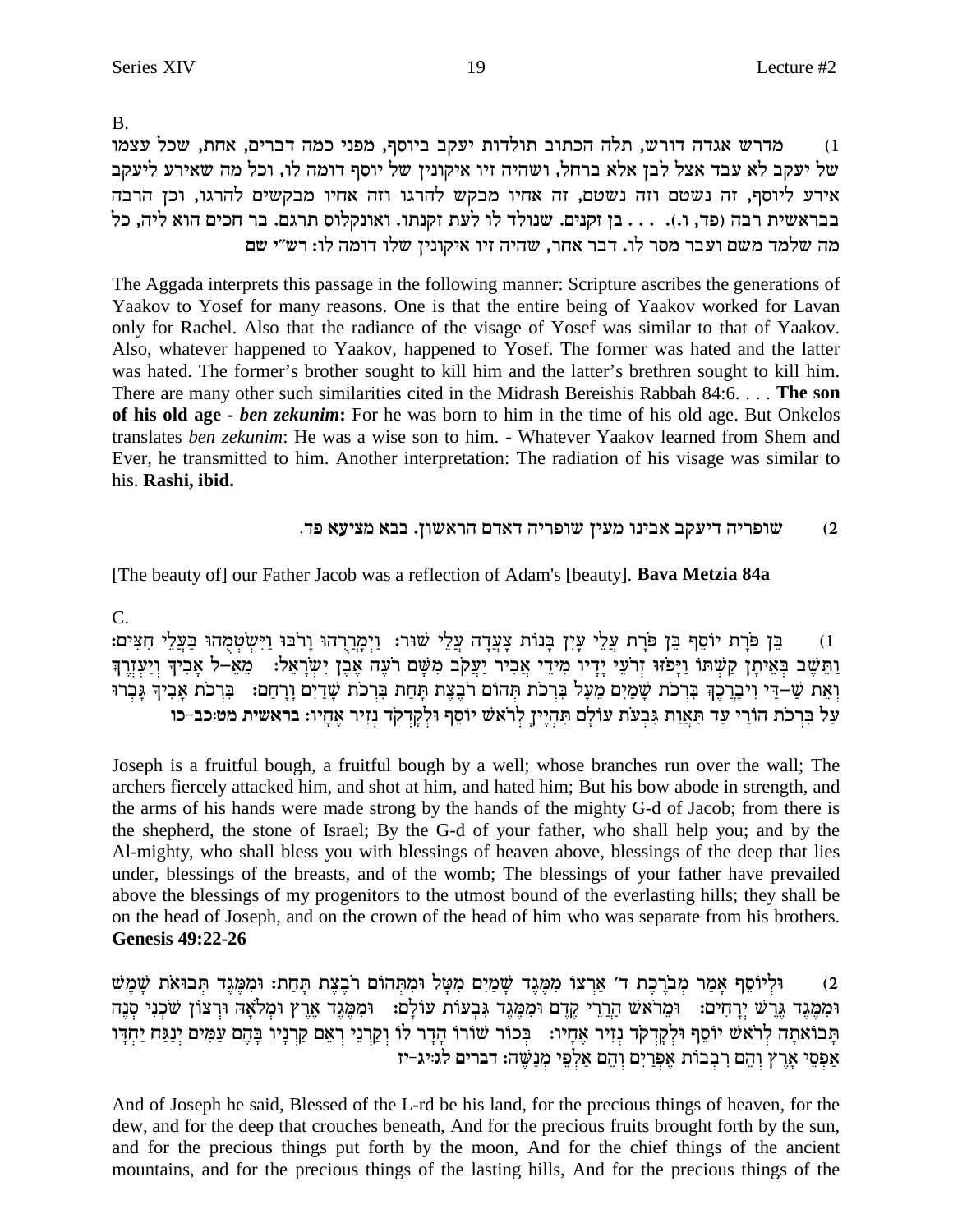earth and its fullness, and for the good will of Him who lived in the bush; let the blessing come upon the head of Joseph, and upon the top of the head of him who was separated from his brothers. The firstling of his herd, grandeur is his, and his horns are like the horns of a wild ox; with them he shall push the people together to the ends of the earth; and they are the ten thousands of Ephraim, and they are the thousands of Manasseh. **Deuteronomy 33:13-17**

VIII. Benjamin

A.

תנו רבנז: שבעה לא שלט בהן רמה ותולעה, ואלו הן: אברהם, יצחק ויעקב, משה, אהרן ומרים, ובנימין בן יעקב. אברהם, יצחק ויעקב, דכתיב [בהו:] בכל, מכל, כל משה, אהרן ומרים, דכתיב [בהו:] ע״פ ד׳ בנימין בן יעקב, דכתיב: (דברים ל״ג) ולבנימין אמר ידיד ד׳ ישכון לבטח עליו. וי״א: : אף דוד, דכתיב: (תהלים ט"ז) אף בשרי ישכון לבטח. ואידך? ההוא רחמי הוא דקא בעי. תנו רבנן ארבעה מתו בעטיו של נחש, ואלו הז: בנימין בן יעקב, ועמרם אבי משה, וישי אבי דוד, וכלאב בן **.fi `xza `aa** .cec

Our Rabbis taught: There were seven over whom the worms had no dominion, namely, Abraham, Isaac and Jacob, Moses, Aaron and Miriam, and Benjamin son of Jacob. Abraham, Isaac and Jacob [we know] because it is written of them, "in all, of all, all." Moses, Aaron and Miriam because it is written in connection with them, By the mouth of the L-rd. Benjamin son of Jacob, because it is written in connection with him, And to Benjamin he said, The beloved of the L-rd, he shall dwell thereon in safety. Some say that David also [is included], since it is written of him, My flesh also shall dwell [in the grave] in safety. The other, however, explains this to mean that he is praying for mercy. Our Rabbis taught: Four died through the counsel of the serpent, namely, Benjamin son of Jacob, Amram the father of Moses, Jesse the father of David, and Kilab the son of David. **Bava Basra 17a**

B.

לִבְנֵימַן אַמֵר יִדִיד ד' יִשָּׁכֹן לַבֵטַח עַלְיו חֹפֵף עַלֵיו כַּל הַיּוֹם וּבֵין כְּחַפַּיו שַׁכֵן: **בראשית** לג:יב

And of Benjamin he said, The beloved of the L-rd shall live in safety by him; and the L-rd shall cover him all the day long, and He shall live between his shoulders. **Bereishis 33:12**

C.

אמר רבי לוי: דבר זה מסורת בידינו מאבותינו: מקום ארון אינו מן המדה. תניא נמי הכי: ארון שעשה משה יש לו עשר אמות לכל רוח, וכתיב (מלכים א׳ ו׳) ולפני הדביר עשרים אמה ארך, וכתיב כנף הכרוב האחד עשר אמות וכנף הכרוב האחד עשר אמות, ארון גופיה היכא הוה קאי? אלא לאו **שמע מינה: בנס היה עומד. מגילה י**:

R. Levi further said: We have a tradition from our ancestors that the ark took up no room. It has been taught to the same effect: The ark which Moses made had round it an [empty] space of ten cubits on every side. Now it is written (Kings I 6:20), "And in front of the Sanctuary was twenty cubits in length [and twenty cubits in breadth], and it is also written (ibid. 6:24-25), "And the wing of the one cherub was ten cubits and the wing of the other cherub was ten cubits." Where then was the ark itself? We must therefore conclude that it stood by a miracle [without occupying any room]. **Megilah 10b**